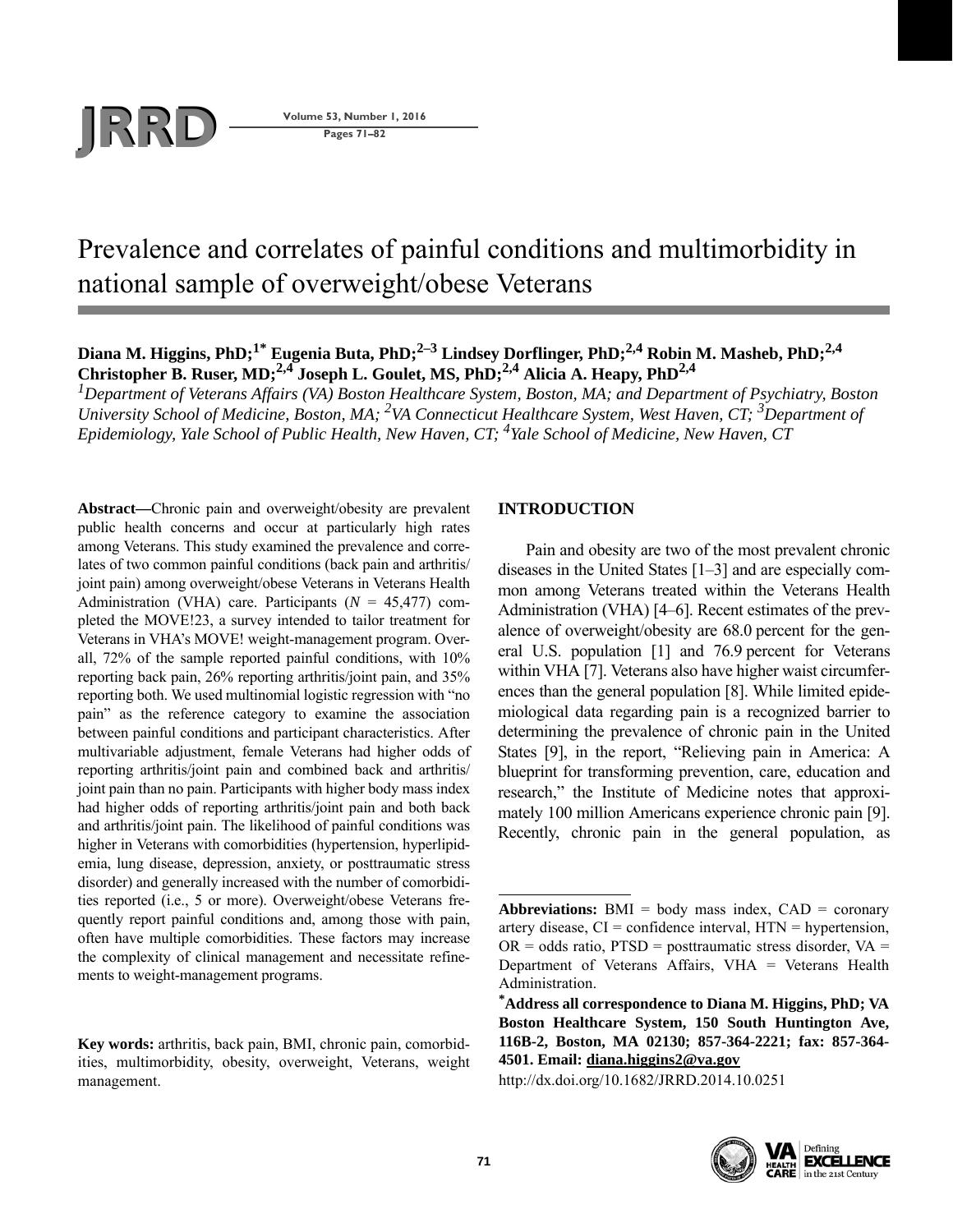reported by national surveys, has been found to range from 19 [10] to 43 percent [11] among age, race/ethnicity, and/ or sex standardized national samples. The prevalence of chronic pain among Veterans appears to be comparable to or higher than non-Veterans, with one study showing a significantly higher rate of low back pain among Veterans compared with non-Veterans (44% vs 25%, respectively) in primary care settings [2].

Similar to reported rates of overweight/obesity and chronic pain alone, rates of comorbid pain and overweight/ obesity are also high, with some estimates ranging from 20 to 45 percent of overweight/obese individuals reporting pain [12]. Recent data from the 2010 National Health Interview Survey demonstrated that among those with persistent pain (i.e., a duration of  $\geq$ 3 mo) in the general U.S. population, 18.2 percent are overweight and 25.3 percent are obese [10]. Higher body mass index (BMI) was associated with increased risk of recent pain [13] and report of a painful condition within the previous year [12]. Further, obesity has been shown to predict the onset and progression of pain [14], and obese patients have reported engaging in poor eating habits and avoiding physical activity in response to pain [15].

The high rate of comorbidity between pain and overweight/obesity has implications for the treatment of both conditions. Patients commonly endorse pain as a barrier to weight loss [15–16], and obesity has been shown to moderate the impact of treatment for chronic pain selfmanagement in Veterans in VHA care [17]. There is some evidence supporting integrated interventions targeting both weight loss and improvement in physical functioning, though they tend to focus specifically on intensive interventions for patients with a narrowly defined type of painful condition, such as knee osteoarthritis [18–19].

More broadly, information regarding correlates of both pain and obesity is limited [20], particularly among Veterans receiving VHA care. There is a wealth of data describing high-prevalence, high-impact multimorbidity among Veterans in general [21–23]. There is also a wealth of data describing comorbidities among Veterans with overweight/obesity, such as hypertension (HTN), type 2 diabetes, hypercholesterolemia, and heart disease [7,24], as well as alcohol and drug use disorders, depression, and posttraumatic stress disorder (PTSD) [24]. The same is true for correlates of pain and painful conditions among Veterans, including overweight/obesity, anxiety disorders, PTSD, mood disorders, and substance use disorders [25– 26]. There is emerging evidence that pain interferes with the management of other chronic conditions, such as diabetes [27–28], and leads to poorer outcomes for both comorbid conditions, further suggesting a need to examine comorbid pain and obesity. Better management of both pain and overweight/obesity may lead to improved outcomes in both conditions.

Given the high prevalence of pain and overweight/ obesity among Veterans, as well as evidence suggesting that each may serve as a barrier to treatment of the other, further investigation is warranted to better understand the clinical correlates of Veterans with comorbid pain and overweight/obesity. The association between pain and overweight/obesity may have important implications for the potential refinement of weight-management programs, such as the VHA's national program, MOVE!. The objective of the current paper is to examine the prevalence and correlates of self-reported painful conditions, specifically arthritis/joint pain and back pain, among overweight/ obese Veterans expressing interest in weight-management treatment.

# **METHODS**

### **Participants**

The national sample consisted of 45,477 overweight/ obese Veterans who received healthcare in VHA facilities and expressed interest in weight management. Veterans in this sample had a self-reported weight and height consistent with a BMI  $\geq$ 25 and completed the MOVE!23 survey in 2006. Survey data were collected during routine primary care screening from patients who expressed interest in the MOVE! weight-management program. However, not all patients who indicated interest and completed the MOVE!23 ultimately enrolled or participated in the MOVE! program.

### **Data Source**

A secondary analysis of cross-sectional data collected using the MOVE!23 survey was conducted. The MOVE!23 was developed by VHA in conjunction with the VHA's National Center for Health Promotion and Disease Prevention as a clinical tool to assist providers in working with Veterans to achieve weight loss and improvement in related comorbid conditions. The survey contains 23 questions that assess demographics, weight history, medical and psychiatric comorbidities (including painful conditions), eating habits, exercise, and motivation and support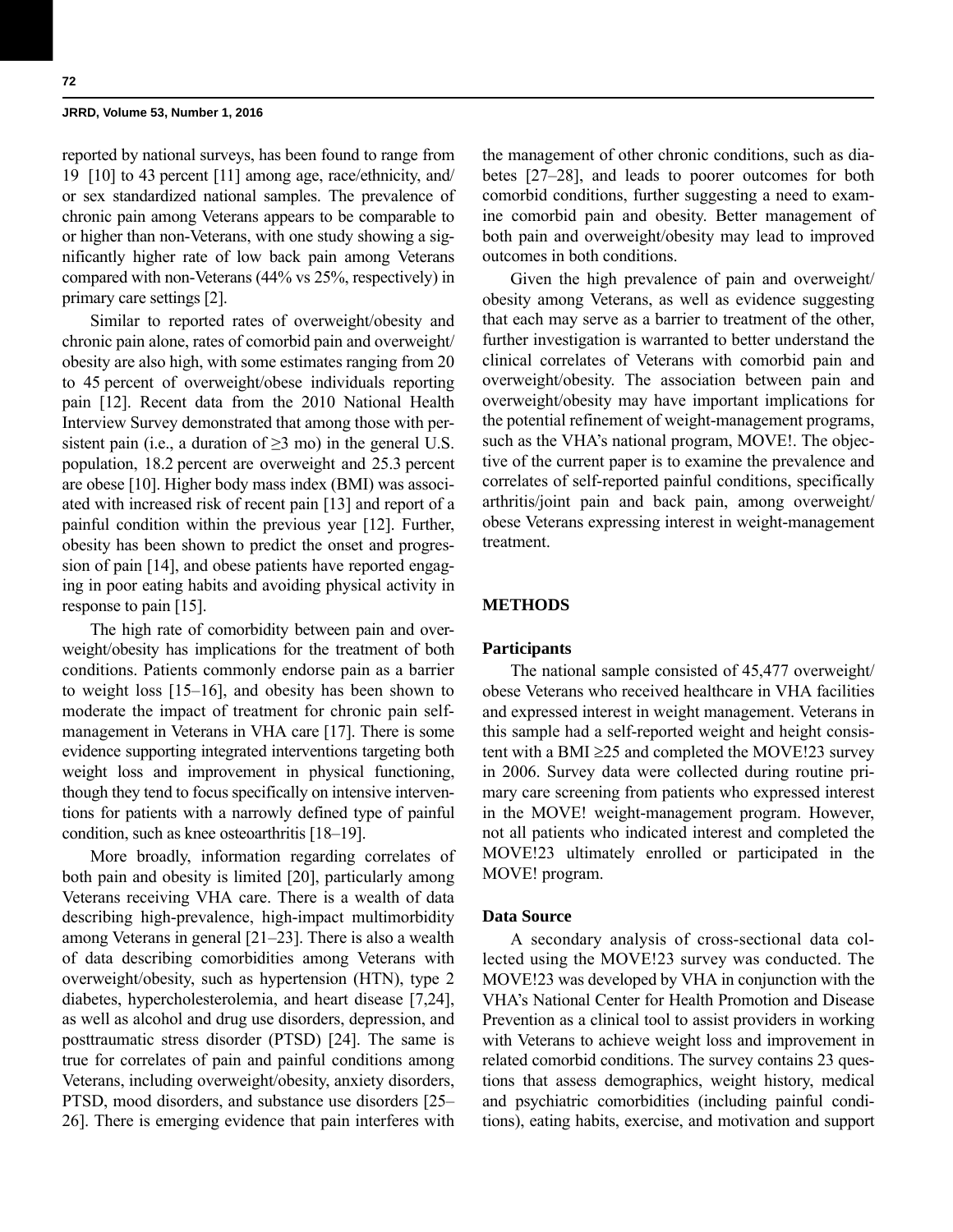[29]. The MOVE!23 survey was developed to aid in tailoring treatment for patients in the VHA's national MOVE! weight-management program.

While the measure as a whole does not have published psychometric properties, sections of the MOVE!23 have been validated (e.g., perceived barriers and contributors to weight gain [25]).The MOVE!23 is inherently face valid, and the choice of items for inclusion in the current study included those questions that contained information about pain (i.e., painful conditions), selfreported demographics, and self-reported medical and mental health comorbidities to include in the analyses as covariates.

### **Study Variables**

### *Demographics*

Survey respondents reported their sex, age, and race/ ethnicity.

### *Overweight/Obesity*

BMI was calculated using self-reported height (inches) and weight (pounds). BMI was categorized as: overweight (BMI 25.0 to 29.9 kg/m<sup>2</sup>), class I obesity (BMI 30.0 to  $34.9 \text{ kg/m}^2$ ), class II obesity (BMI 35.0 to 39.9 kg/m<sup>2</sup>), and class III obesity (BMI  $\geq$ 40.0 kg/m<sup>2</sup>) [30].

### *Comorbidities*

All medical and mental health comorbidities and related problems, as well as painful conditions, were derived from a single item on the MOVE!23 survey: *"*Please indicate any of the following that apply to you." There were 20 possible responses for medical comorbidities and acute and chronic medical conditions and problems and 13 possible responses for mental health comorbidities and related problems.

**Medical comorbidities.** Respondents reported past or current medical conditions, including diabetes, HTN, heart disease (coronary artery disease [CAD]), high blood cholesterol (hyperlipidemia), and lung disease (i.e., emphysema, chronic obstructive pulmonary disease, asthma). These 5 comorbidities, of the 20 possible responses, were targeted for examination for the current study because they are high-impact, high-prevalence chronic conditions among Veterans. These have also been highlighted in previous studies as comorbidities of overweight/obesity and/or painful conditions among Veterans [7,24]. We excluded

assessed conditions that did not represent actual diagnoses (e.g., loss of balance because of dizziness or passing out, chest pains not previously evaluated by your doctor, shortness of breath at rest, amputation, someone in your immediate family with heart problems at an age <50 yr, and poor circulation in the legs), those that were acute problems (e.g., active infection of any kind or any chronic medical problem that has recently been out-of-control, unstable, or flared up), those with low prevalence compared with other conditions among Veterans (e.g., hernia, retinal bleeding, spinal cord injury, osteoporosis, or bone disease), and those that were nonspecific (i.e., combined several conditions, symptoms, or procedures, such as stroke, transient ischemic attack, or carotid surgery in the neck).

**Mental health comorbidities.** Respondents reported past or current mental health conditions and other problems: depression, tobacco use/smoking, substance abuse or dependence, anxiety problems or nervousness, PTSD, bipolar disorder, schizophrenia, and obsessive compulsive disorder. These 8 mental health comorbidities, of the 12 possible responses, were targeted for examination for the current study because they are not only high-impact, high-prevalence mental health conditions among Veterans they are also comorbidities of overweight/obesity and/or painful conditions among Veterans [24–26]. The remaining conditions do not represent diagnoses and are too general to enhance the understanding of the population (e.g., general unhappiness, too much stress, and family or relationship problems) or are nonspecific (i.e., eating disorder).

### *Pain Groups*

Participants were categorized into the following pain groups: no pain (i.e., neither back pain nor arthritis/joint pain), back pain only, arthritis/joint pain only, and combined back and arthritis/joint pain (i.e., those respondents who endorsed *both* pain problems) based on their endorsement of the "back pain or spinal disc disease" and "arthritis or joint pain" responses for the comorbidities item described previously.

### **Analyses**

Descriptive statistics for demographic and clinical variables are presented by pain group and overall. Because the outcome pain group is a nominal categorical variable with 4 levels, we used a multinomial logistic regression model with the "no pain" (i.e., no "painful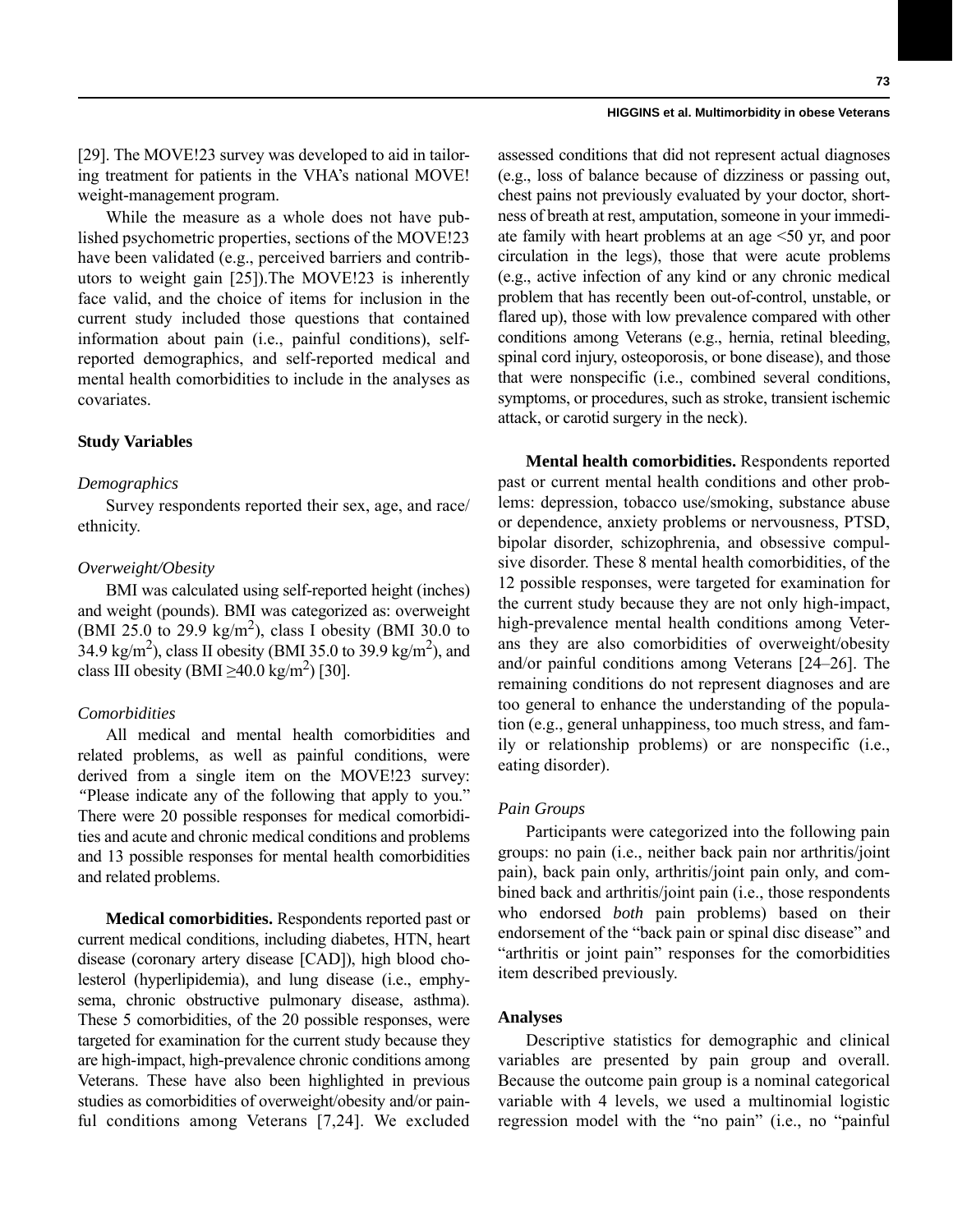conditions") group as the reference category to simultaneously investigate the correlates of belonging to this group instead of the other three groups. Specifically, this model compares the probability of being in the "back pain only," "arthritis/joint pain only," or "both back and arthritis/joint pain" groups relative to the "no pain" group and relates these comparisons to the following subject demographic and clinical characteristics: sex, age (categorical variable with categories 21–34, 35–44, 45–54, 55–64, 65–74, and ≥75 yr), race/ethnicity (White, Black/ African American, Hispanic, or Other), BMI class (overweight and obese class I, II, or III), and the medical and mental comorbidities described previously (each categorized as present/absent). We present the adjusted odds ratios (ORs) from the multinomial logistic regression model as a measure of association between pain group and subject characteristics. To investigate the association between number of comorbidities and pain group, we fit an additional multinomial logit model including as predictors number of comorbidities (categorical variable with values 0, 1, 2, 3, 4, and  $\geq$ 5), age, sex, race/ethnicity, and BMI class.

We performed multiple imputation to avoid potentially biasing the results by excluding subjects with missing race/ethnicity (16%) from the analysis. This method assumes that the data are "missing at random"; i.e., that the probability of missingness depends only on observed data. We generated 10 complete data sets via predictive mean matching imputation (as implemented by the "aregImpute" function within the "Hmisc" package in the statistical software R [R Foundation; Vienna, Austria]), separately analyzed each data set by fitting a multinomial logistic regression model, and then combined results across data sets by using Rubin's rules. The imputed results are reported in this article. Because our sample was large and statistically significant differences may not reflect clinically significant findings, we focus on results that were high in magnitude in terms of ORs (i.e., significantly greater or less than 1.0) and also statistically significant at the 0.05 level.

# **RESULTS**

Of the 45,477 subjects in our sample, 28 percent of participants reported "no pain" (i.e., no back or arthritis/ joint pain), 10 percent reported "back pain" only, 26 percent reported "arthritis/joint pain" only, and 35 percent reported "both back and arthritis/joint pain." **Table 1** contains the characteristics of the sample by pain group and overall. Subjects were mostly male (86.6%) and had a mean  $\pm$  standard deviation (SD) age of 57.3  $\pm$  11.4. Subjects in the "back pain only" group were slightly younger than the rest, and those in the three painful conditions groups were more likely to be in higher BMI categories than those in the "no pain" group. Overall, the most commonly reported medical comorbidities were HTN (62.5%), hyperlipidemia (47.7%), and diabetes (36.5%), which were all less likely to be reported by the "no pain" group than the other three groups. Depression (36.4%), anxiety (30.0%), and PTSD (21.1%) were the most prevalent mental health comorbidities and were less common in the "no pain" group than in the other groups. The mean number of comorbidities in the overall sample was  $3.0 \pm 2.0$  and was lower on average in the "no pain" group than in the other groups. Veterans in the "both back and arthritis/joint pain" group were most likely to report ≥5 comorbidities, with 32.3 percent of the back and arthritis/joint pain group reporting  $\geq$ 5 comorbidities.

**Table 2** contains the results obtained from multinomial logistic regression after imputing the missing race/ ethnicity data. For each predictor, the table gives estimates of the adjusted ORs of being in each of the three pain groups (the back pain only, arthritis/joint pain only, or both) instead of the reference no pain group and associated 95 percent confidence intervals (CIs).

After controlling for the other predictors in the model, male Veterans had lower odds of reporting "arthritis/joint pain only" (OR =  $0.76$ ; 95% CI 0.70 to 0.83) and "both back and arthritis/joint pain" (OR =  $0.75$ ; 95% CI 0.69 to 0.81) than "no pain" compared with female Veterans. Older Veterans (≥35 yr) were more likely than younger ones (reference 21–34 yr) to report "arthritis/joint pain only" and "both back and arthritis/joint pain" than "no pain" and less likely to report "back pain only" than "no pain." The estimated odds of being in the "arthritis/joint pain only" and "both back and arthritis/joint pain" groups versus the "no pain" group increased with increasing BMI class.

Participants who endorsed HTN, CAD, or lung disease had higher odds than participants without those conditions of being in the three painful conditions groups instead of the "no pain" group (all corresponding OR significantly >1). Similarly, participants with depression, anxiety, or PTSD were more likely than those without those conditions to be in any of the three painful conditions groups (OR significantly >1). Those who reported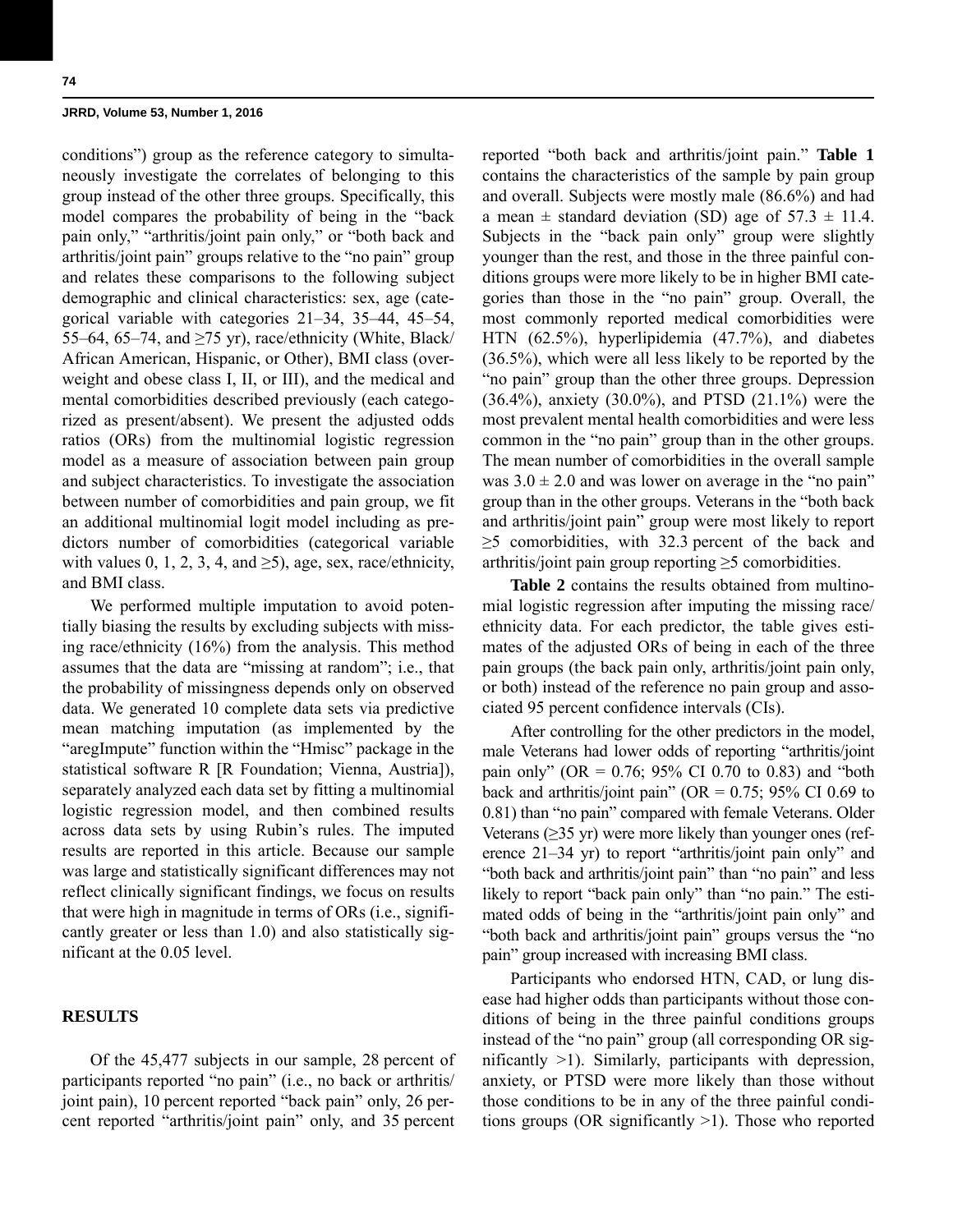# **Table 1.**

Descriptive statistics by pain group and overall (percent/frequency).

|                           |                              |                                            | Arthritis/Joint     | <b>Both Back &amp;</b>      |                     |  |
|---------------------------|------------------------------|--------------------------------------------|---------------------|-----------------------------|---------------------|--|
| <b>Variable</b>           | No Pain<br>$N = 12,812(28%)$ | <b>Back Pain Only</b><br>$N = 4,766(10\%)$ | <b>Pain Only</b>    | <b>Arthritis/Joint Pain</b> | Overall             |  |
|                           |                              |                                            | $N = 11,790(26%)$   | $N = 16,109(35%)$           | $N = 45,477(100\%)$ |  |
| Male                      | 87.8(11,243)                 | 85.1 (4,058)                               | 87.7(10,337)        | 85.3 (13,746)               | 86.6 (39,384)       |  |
| Age, $yr$ (mean $\pm$ SD) | $57.1 \pm 12.2$              | $54.0 \pm 12.1$                            | $59.3 \pm 11.0$     | $57.0 \pm 10.6$             | $57.3 \pm 11.4$     |  |
| <b>Age Category</b>       |                              |                                            |                     |                             |                     |  |
| $21 - 34$                 | 5.0(637)                     | 7.5(358)                                   | 2.5(300)            | 2.8(446)                    | 3.8 $(1,741)$       |  |
| $35 - 44$                 | 10.4(1,334)                  | 13.6 (648)                                 | 7.1(840)            | 9.0(1,445)                  | 9.4(4,267)          |  |
| $45 - 54$                 | 19.9 (2,544)                 | 24.0 (1,144)                               | 17.6 (2,074)        | 23.5 (3,791)                | 21.0 (9,553)        |  |
| $55 - 64$                 | 38.9 (4,983)                 | 38.3 (1,825)                               | 43.6 (5,136)        | 44.5 (7,170)                | 42.0 (19,114)       |  |
| $65 - 74$                 | 19.2 (2,464)                 | 12.6 (599)                                 | 21.2 (2,494)        | 15.3 (2,462)                | 17.6 (8,019)        |  |
| $\geq$ 75                 | 6.6(850)                     | 4.0 (192)                                  | 8.0(946)            | 4.9 (795)                   | 6.1(2,783)          |  |
| <b>Ethnicity/Race</b>     |                              |                                            |                     |                             |                     |  |
| White                     | 57.0 (7,308)                 | 54.9 (2,617)                               | 59.6 (7,032)        | 60.1 (9,678)                | 58.6 (26,635)       |  |
| Black/African American    | 16.3(2,093)                  | 18.1 (865)                                 | 16.0(1,883)         | 14.7(2,367)                 | 15.8 (7,208)        |  |
| Hispanic                  | 7.4 (949)                    | 8.4 (402)                                  | 6.4(751)            | 6.3(1,016)                  | 6.9 $(3,118)$       |  |
| Other                     | 2.1(266)                     | 2.6(126)                                   | 2.5 (299)           | 3.1(503)                    | 2.6(1,194)          |  |
| Declined to Report        | 17.1(2,196)                  | 15.9 (756)                                 | 15.5(1,825)         | 15.8 (2,545)                | 16.1(7,322)         |  |
| <b>BMI, median (IQR)</b>  | 34.6 (31.4–39.1)             | 35.4 (31.8-39.9)                           | $36.0(32.2 - 40.9)$ | $36.5(32.6 - 41.7)$         | $35.7(32.1 - 40.6)$ |  |
| <b>BMI</b> Class          |                              |                                            |                     |                             |                     |  |
| Overweight                | 14.9 (1,906)                 | 13.6 (648)                                 | 11.3(1,332)         | 10.1(1,620)                 | 12.1 (5,506)        |  |
| Obese Class I             | 38.2 (4,900)                 | 33.6 (1,599)                               | 32.6 (3,842)        | 30.6 (4,930)                | 33.6 (15,271)       |  |
| Obese Class II            | 25.3 (3,242)                 | 28.4 (1,352)                               | 27.6 (3,249)        | 27.4 (4,408)                | 26.9 (12,251)       |  |
| Obese Class III           | 21.6 (2,764)                 | 24.5(1,167)                                | 28.6 (3,367)        | 32.0(5,151)                 | 27.4 (12,449)       |  |
| <b>Comorbidities</b>      |                              |                                            |                     |                             |                     |  |
| <b>HTN</b>                | 55.1 (7,054)                 | 58.4 (2,781)                               | 65.5 (7,728)        | 67.3 (10,838)               | 62.5 (28,401)       |  |
| Diabetes                  | 32.6 (4,178)                 | 33.8 (1,610)                               | 39.2 (4,621)        | 38.5 (6,210)                | 36.5 (16,619)       |  |
| CAD                       | 18.8 (2,409)                 | 21.2(1,010)                                | 25.0 (2,949)        | 28.0 (4,506)                | 23.9 (10,874)       |  |
| Hyperlipidemia            | 41.9 (5,370)                 | 44.8 (2,135)                               | 48.2 (5,688)        | 52.8 (8,513)                | 47.7 (21,706)       |  |
| Lung Disease              | 8.6 (1,098)                  | 12.6(600)                                  | 13.9(1,641)         | 20.2 (3,253)                | 14.5 (6,592)        |  |
| Tobacco Use/Smoking       | 13.3 (1,699)                 | 18.4 (877)                                 | 12.7(1,503)         | 16.9(2,730)                 | 15.0 (6,809)        |  |
| Substance Use             | 2.5(326)                     | 3.8(181)                                   | 2.7 (319)           | 3.8(606)                    | 3.1(1,432)          |  |
| Depression                | 23.1(2,965)                  | 39.5 (1,884)                               | 31.5 (3,716)        | 49.5 (7,969)                | 36.4 (16,534)       |  |
| Anxiety                   | 18.7 (2,401)                 | 31.8 (1,515)                               | 26.0(3,071)         | 41.2 (6,639)                | 30.0 (13,626)       |  |
| <b>PTSD</b>               | 13.3 (1,702)                 | 22.5(1,073)                                | 18.2(2,143)         | 29.2 (4,698)                | 21.1 (9,616)        |  |
| <b>Bipolar Disorder</b>   | 4.5 (582)                    | 6.7 (318)                                  | 4.3 (512)           | 7.8 (1,249)                 | 5.9 (2,661)         |  |
| Schizophrenia             | 3.3(420)                     | 2.6(125)                                   | 2.0(240)            | 2.7(429)                    | 2.7(1,214)          |  |
| $\rm OCD$                 | 3.3(420)                     | 5.2(246)                                   | 4.4 (520)           | 7.7(1,242)                  | 5.3 $(2,428)$       |  |
| <b>No. Comorbidities</b>  |                              |                                            |                     |                             |                     |  |
| $\boldsymbol{0}$          | 12.7 (1,629)                 | 9.0 (429)                                  | 8.1 (957)           | 4.7 (760)                   | 8.3 (3,775)         |  |
| $\mathbf{1}$              | 21.7 (2,774)                 | 15.5 (740)                                 | 15.7(1,850)         | 10.6(1,713)                 | 15.6 (7,077)        |  |
| $\overline{c}$            | 22.8 (2,925)                 | 19.1 (912)                                 | 20.7 (2,437)        | 15.6(2,506)                 | 19.3 (8,780)        |  |
| 3                         | 19.7 (2,526)                 | 18.9 (899)                                 | 20.4 (2,406)        | 18.9 (3,052)                | 19.5 (8,883)        |  |
| $\overline{4}$            | 11.7(1,498)                  | 15.4 (736)                                 | 15.8 (1,860)        | 17.8 (2,874)                | 15.3 (6,968)        |  |
| $\geq 5$                  | 11.4(1,460)                  | 22.0 (1,050)                               | 19.3(2,280)         | 32.3 (5,204)                | 22.0 (9,994)        |  |
| $Mean \pm SD$             | $2.4 \pm 1.7$                | $3.0 \pm 2.0$                              | $2.9 \pm 1.9$       | $3.7 \pm 2.1$               | $3.0 \pm 2.0$       |  |
|                           |                              |                                            |                     |                             |                     |  |

Note: all *p*-values for whether there are differences among 4 groups with respect to variables reported are < 0.001.

BMI = body mass index, CAD = coronary artery disease, HTN = hypertension, IQR = interquartile range, No. = number, OCD = obsessive compulsive disorder, PTSD = posttraumatic stress disorder, SD = standard deviation.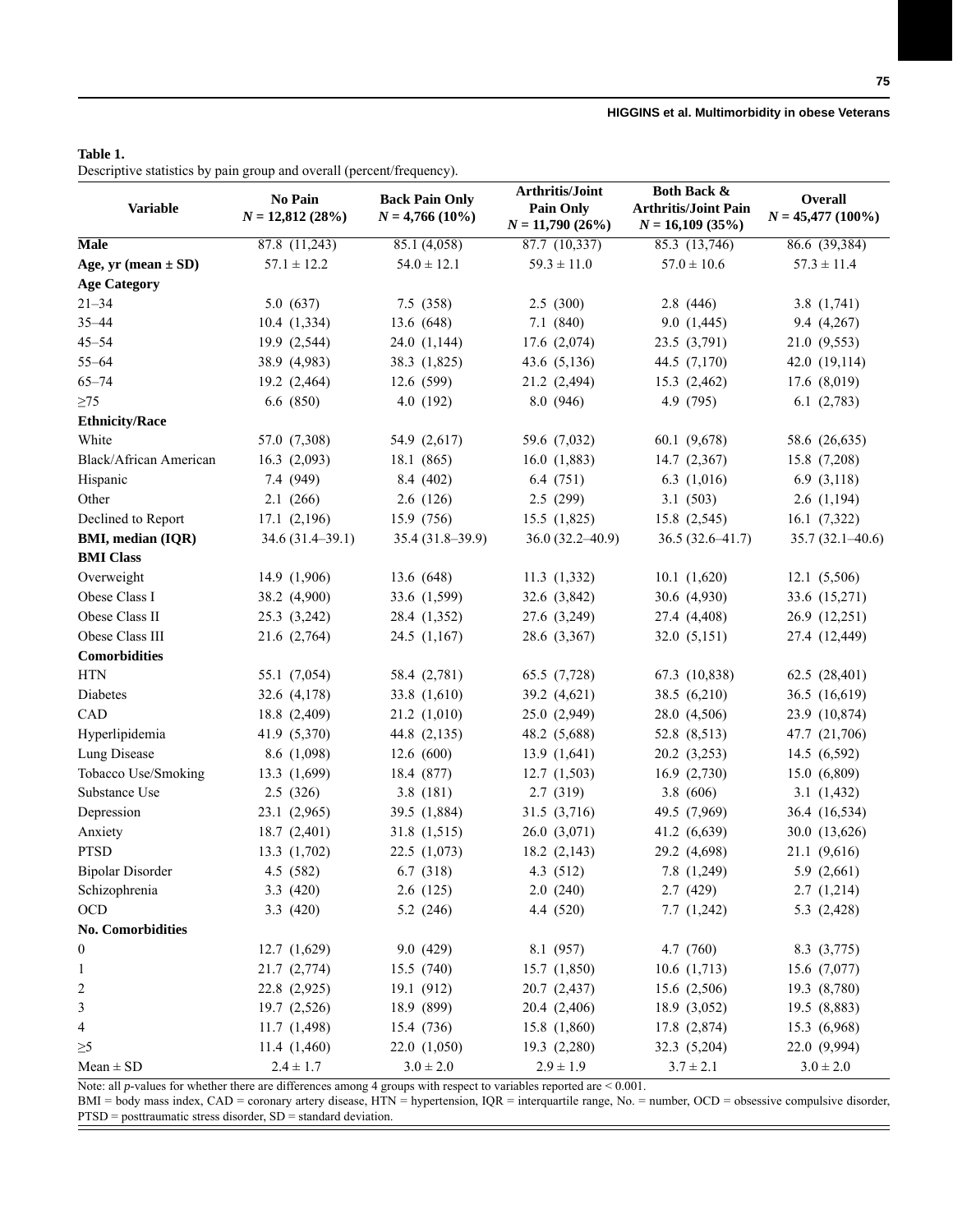### **Table 2.**

Adjusted odds ratio (OR) estimates from multivariable multinomial logistic model fit on *N* = 45,477 subjects (imputed results).

|                                            | "Back Pain Only" vs<br>"No Pain" |                |                       | "Arthritis/Joint Pain Only"<br>vs "No Pain" |                   |                       | "Both Back & Arthritis/<br>Joint Pain" vs "No Pain" |                |                       |
|--------------------------------------------|----------------------------------|----------------|-----------------------|---------------------------------------------|-------------------|-----------------------|-----------------------------------------------------|----------------|-----------------------|
| Characteristic                             |                                  | 95% Wald CI    |                       |                                             | 95% Wald CI       |                       |                                                     | 95% Wald CI    |                       |
|                                            | <b>OR</b>                        | Lower<br>Limit | <b>Upper</b><br>Limit | <b>OR</b>                                   | Lower<br>Limit    | <b>Upper</b><br>Limit | OR                                                  | Lower<br>Limit | <b>Upper</b><br>Limit |
| Male (vs female)                           | 0.99                             | 0.89           | 1.10                  | $0.76*$                                     | $\overline{0.70}$ | 0.83                  | $0.75*$                                             | 0.69           | 0.81                  |
| <b>Age Category</b>                        |                                  |                |                       |                                             |                   |                       |                                                     |                |                       |
| $21 - 34$ (ref)                            |                                  |                |                       |                                             |                   |                       |                                                     |                |                       |
| $35 - 44$                                  | $0.83*$                          | 0.70           | 0.97                  | $1.25*$                                     | 1.06              | 1.47                  | $1.39*$                                             | 1.20           | 1.61                  |
| $45 - 54$                                  | $0.73*$                          | 0.63           | 0.85                  | $1.56*$                                     | 1.34              | 1.82                  | $1.78*$                                             | 1.54           | 2.04                  |
| $55 - 64$                                  | $0.56*$                          | 0.48           | 0.66                  | $1.93*$                                     | 1.66              | 2.24                  | $1.59*$                                             | 1.39           | 1.83                  |
| $65 - 74$                                  | $0.45*$                          | 0.38           | 0.53                  | $2.20*$                                     | 1.88              | 2.58                  | $1.57*$                                             | 1.36           | 1.83                  |
| $\geq$ 75                                  | $0.44$ <sup>*</sup>              | 0.35           | 0.55                  | $2.65*$                                     | 2.22              | 3.16                  | $1.69*$                                             | 1.42           | 2.00                  |
| <b>Ethnicity/Race</b>                      |                                  |                |                       |                                             |                   |                       |                                                     |                |                       |
| White (ref)                                |                                  |                |                       |                                             |                   |                       |                                                     |                |                       |
| Black/African American                     | 1.04                             | 0.95           | 1.13                  | 1.07                                        | 1.00              | 1.14                  | $0.88*$                                             | 0.82           | 0.94                  |
| Hispanic                                   | 1.03                             | 0.91           | 1.17                  | 0.92                                        | 0.83              | 1.02                  | $0.79*$                                             | 0.72           | 0.87                  |
| Other                                      | 1.12                             | 0.92           | 1.38                  | $1.20*$                                     | 1.02              | 1.42                  | $1.25*$                                             | 1.07           | 1.47                  |
| <b>BMI</b> Class                           |                                  |                |                       |                                             |                   |                       |                                                     |                |                       |
| Overweight (ref)                           |                                  |                |                       |                                             |                   |                       |                                                     |                |                       |
| Obese Class I                              | 0.90                             | 0.81           | 1.01                  | $1.13*$                                     | 1.04              | 1.22                  | $1.14*$                                             | 1.05           | 1.24                  |
| Obese Class II                             | 1.10                             | 0.99           | 1.24                  | $1.43*$                                     | 1.31              | 1.56                  | $1.47*$                                             | 1.35           | 1.60                  |
| Obese Class III                            | 1.06                             | 0.95           | 1.20                  | $1.73*$                                     | 1.58              | 1.89                  | $1.91*$                                             | 1.75           | 2.08                  |
| <b>Comorbidities (presence vs absence)</b> |                                  |                |                       |                                             |                   |                       |                                                     |                |                       |
| <b>HTN</b>                                 | $1.18*$                          | 1.09           | 1.27                  | $1.29*$                                     | 1.21              | 1.36                  | $1.37*$                                             | 1.30           | 1.45                  |
| Diabetes                                   | 1.04                             | 0.96           | 1.13                  | 1.04                                        | 0.98              | $1.10$                | 0.96                                                | 0.91           | 1.01                  |
| CAD                                        | $1.23*$                          | 1.12           | 1.34                  | $1.17*$                                     | 1.10              | 1.25                  | $1.37*$                                             | 1.28           | 1.45                  |
| Hyperlipidemia                             | 1.07                             | 0.99           | 1.15                  | $1.07*$                                     | 1.02              | 1.13                  | $1.23*$                                             | 1.17           | 1.30                  |
| Lung Disease                               | $1.40*$                          | 1.25           | 1.56                  | $1.47*$                                     | 1.35              | 1.60                  | $2.02*$                                             | 1.87           | 2.19                  |
| Tobacco Use/Smoking                        | $1.23*$                          | 1.12           | 1.35                  | 1.01                                        | 0.94              | 1.10                  | $1.13*$                                             | 1.05           | 1.22                  |
| Substance Use                              | 1.05                             | 0.86           | 1.27                  | 1.03                                        | 0.88              | 1.22                  | 1.01                                                | 0.87           | 1.17                  |
| Depression                                 | $1.58*$                          | 1.46           | 1.72                  | $1.33*$                                     | 1.25              | 1.43                  | $2.02*$                                             | 1.90           | 2.15                  |
| Anxiety                                    | $1.40*$                          | 1.29           | 1.53                  | $1.36^{*}$                                  | 1.27              | 1.46                  | $1.83*$                                             | 1.71           | 1.95                  |
| <b>PTSD</b>                                | $1.31*$                          | 1.19           | 1.44                  | $1.18*$                                     | 1.10              | 1.28                  | $1.53*$                                             | 1.43           | 1.64                  |
| <b>Bipolar Disorder</b>                    | 0.97                             | 0.83           | 1.12                  | $0.82*$                                     | 0.72              | 0.94                  | 0.92                                                | 0.82           | 1.04                  |
| Schizophrenia                              | $0.51*$                          | 0.41           | 0.63                  | $0.56*$                                     | 0.47              | 0.66                  | $0.47*$                                             | $0.40\,$       | 0.54                  |
| <b>OCD</b>                                 | 1.01                             | 0.85           | 1.20                  | 1.13                                        | 0.98              | 1.30                  | $1.26*$                                             | 1.12           | 1.43                  |

Note: Model used pain group (with categories "back pain only," "arthritis/joint pain only," and "both back and arthritis/joint pain" vs reference category "no pain") as an outcome and simultaneously adjusted for all predictors listed in table.

 $\hat{p} \le 0.05$ .

BMI = body mass index, CAD = coronary artery disease, CI = confidence interval, HTN = hypertension, OCD = obsessive compulsive disorder, PTSD = posttraumatic stress disorder, ref = reference.

schizophrenia had markedly higher odds than those without schizophrenia to report being in the reference "no pain" group relative to the other three groups.

**Table 3** presents adjusted OR estimates for the association between number of comorbidities and pain group. A higher number of comorbidities was generally associated with higher odds of being in the three groups with pain rather than in the "no pain" group. Notably, those reporting ≥5 comorbidities were substantially more likely to be in the "back pain only" group (adjusted OR 3.00,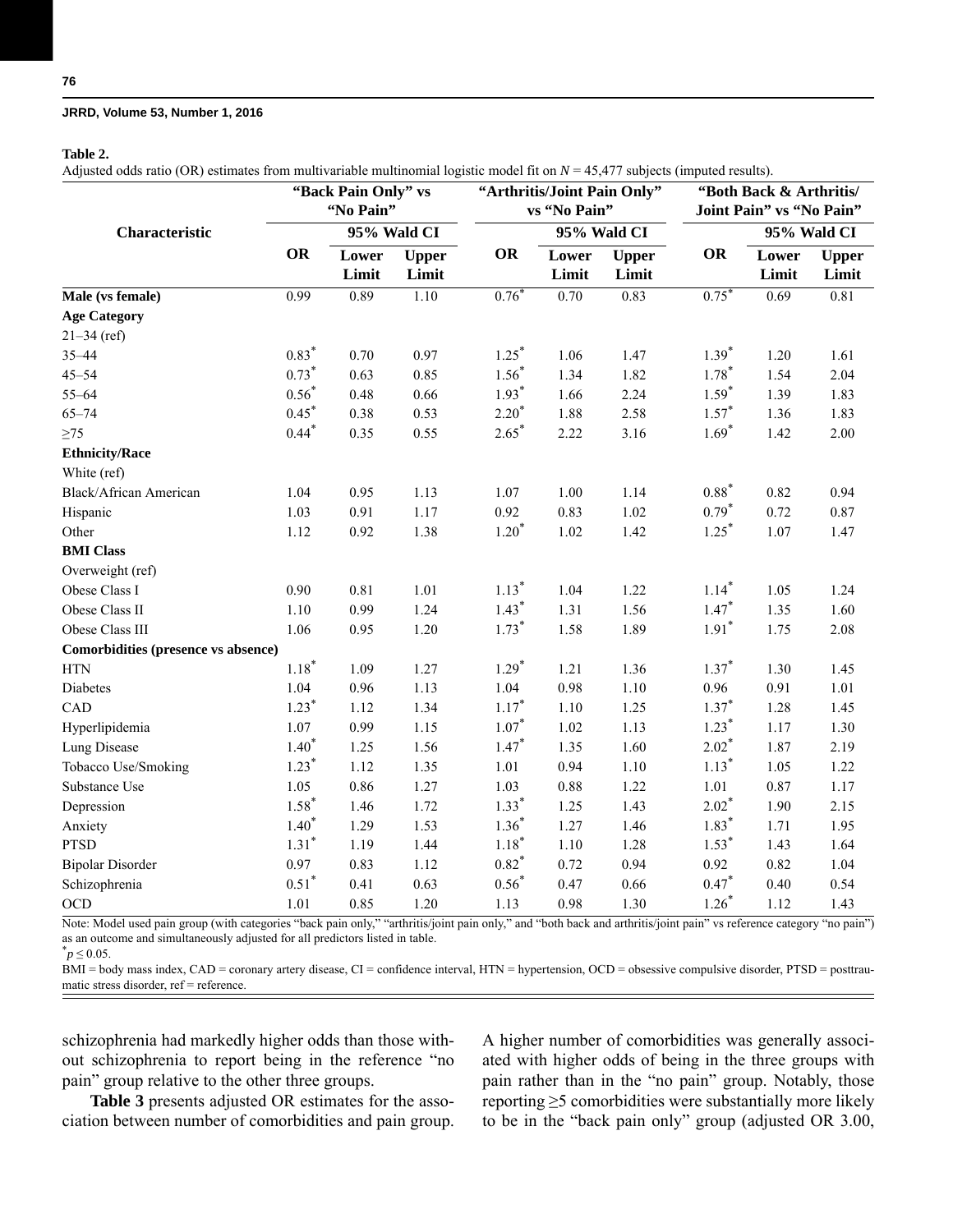| <b>No. Comorbidities</b><br>(vs 0) | "Back Pain Only" vs "No Pain" |                |                       | "Arthritis/Joint Pain Only"<br>vs "No Pain" |                |                       | "Both Back & Arthritis/Joint"<br>Pain" vs "No Pain" |                |                       |
|------------------------------------|-------------------------------|----------------|-----------------------|---------------------------------------------|----------------|-----------------------|-----------------------------------------------------|----------------|-----------------------|
|                                    |                               | 95% Wald CI    |                       |                                             | 95% Wald CI    |                       |                                                     | 95% Wald CI    |                       |
|                                    | <b>OR</b>                     | Lower<br>Limit | <b>Upper</b><br>Limit | <b>OR</b>                                   | Lower<br>Limit | <b>Upper</b><br>Limit | OR                                                  | Lower<br>Limit | <b>Upper</b><br>Limit |
|                                    | 1.09                          | 0.95           | l.24                  | 1.07                                        | 0.97           | 1.18                  | $1.31*$                                             | l.18           | 1.46                  |
|                                    | $1.33*$                       | 1.16           | 1.51                  | $1.30^{*}$                                  | 1.18           | 1.43                  | $1.80*$                                             | 1.62           | 1.99                  |
|                                    | $1.54$ <sup>*</sup>           | 1.34           | 1.75                  | $1.45$ <sup>*</sup>                         | 1.32           | 1.60                  | $2.51^*$                                            | 2.27           | 2.78                  |
| $\overline{4}$                     | $2.11*$                       | 1.83           | 2.43                  | $1.87*$                                     | 1.68           | 2.08                  | $3.89*$                                             | 3.49           | 4.33                  |
| $\geq 5$                           | $3.00*$                       | 2.62           | 3.44                  | $2.38*$                                     | 2.14           | 2.65                  | $7.07*$                                             | 6.36           | 7.86                  |

#### **Table 3.**

Adjusted odds ratio (OR) estimates for number of comorbidities from multivariable multinomial logistic model fit on *N* = 45,477 subjects (imputed results).

Note: Model used pain group (with categories "back pain only," "arthritis/joint pain only," and "both back and arthritis/joint pain" vs reference category "no pain") as an outcome and adjusted for number of comorbidities, sex, age, ethnicity/race, and body mass index class.

 $^*p$  ≤ 0.05.

 $CI =$  confidence interval, No. = number.

95% CI 2.62 to 3.44), "arthritis/joint pain only" group (adjusted OR 2.38, 95% CI 2.14 to 2.65), or "both back and arthritis/joint pain" group (adjusted OR 7.07, 95% CI 6.36 to 7.86) than in the "no pain" group.

### **DISCUSSION**

A very high proportion of the sample (72%) of overweight/obese Veterans reported  $\geq 1$  painful condition, with 10 percent reporting back pain only, 26 percent reporting arthritis/joint pain only, and 35 percent reporting combined back and arthritis/joint pain. Participants with higher BMIs were more likely to report painful conditions (i.e., arthritis/ joint pain or both back and arthritis/joint pain). Among Veterans with combined back and arthritis/joint pain, the proportion with any given comorbid condition was quite high (e.g., 67.3% HTN, 38.5% diabetes, 52.8% hyperlipidemia, 20.2% lung disease, 49.5% depression, and 41.2% anxiety), and those patients were most likely to report  $\geq$ 5 comorbidities (32.3%). Given the emerging evidence that pain interferes with the self-management of other conditions or is associated with poorer outcomes (e.g., diabetes, PTSD), it may be helpful to examine the role of pain in weight-management outcomes and potentially address pain in weight-management programs such as MOVE! [28].

The literature on comorbid pain and overweight/obesity shows that patients frequently endorse pain as a barrier to weight loss [15–16]. Given that this study examined a large sample of Veterans with overweight/obesity who were interested in weight management, the finding that the vast majority are experiencing painful conditions is likely to have an effect on the success of traditional weight-management programs, such as the VHA's MOVE! program, which encourage physical activity. Weight loss programs such as MOVE! may need to be modified to address pain management through the addition of pain education and behavioral pain self-management skills. For example, if patients are able to learn appropriate pain self-management skills, such as task persistence, pacing, and cognitive restructuring, pain may serve as less of a barrier to increasing physical activity, thus theoretically improving weight loss outcomes.

One compelling feature of the data presented in the current study is that Veterans who are interested in MOVE! have an extremely high burden of comorbidity, particularly those with >1 painful condition (i.e., the Veterans reporting  $\geq$ 5 comorbidities were most likely to report 2 painful conditions). This is a possible explanation for the low mean weight loss seen in the MOVE! program [31]. Although MOVE! was designed on a population health approach and was developed to be a low barrier to entry program that would attract as many Veterans as possible, the patients who attend have multimorbidities, including extremely high rates of painful conditions, that likely complicate care and interfere with their weight loss efforts. Efforts to adapt MOVE! for Veterans with complex psychiatric illnesses may provide a model for how to do this for Veterans with comorbid pain conditions [32].

Generally, patients with medical and mental health conditions were more likely than those without the conditions to report being in each of the three groups with pain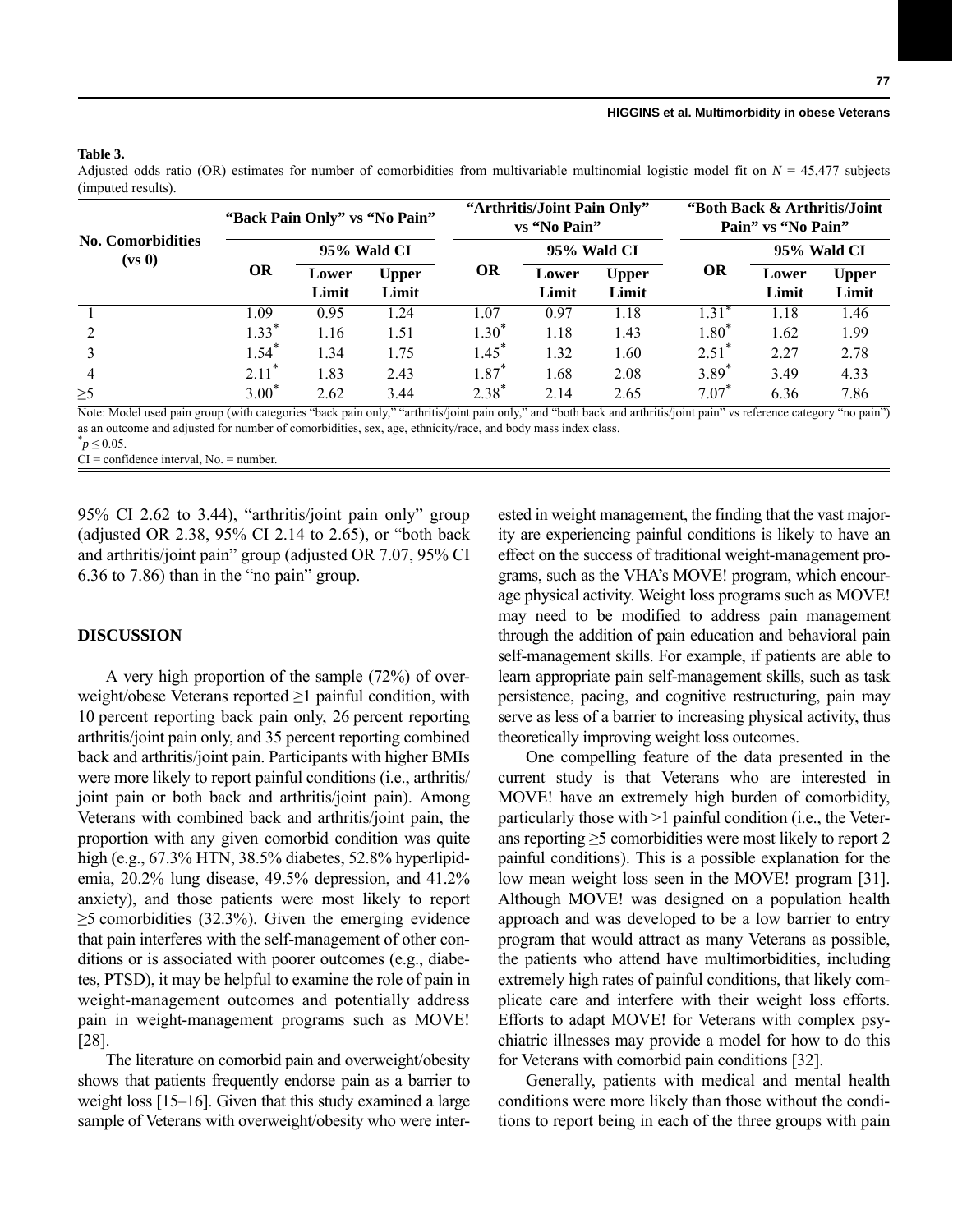(the back pain only, arthritis/joint pain only, and both back and arthritis/joint pain groups) rather than in the group without pain. In particular, they had the highest adjusted odds of being in the combined back and arthritis/joint pain group. This is consistent with recent Veteran data demonstrating that those with persistent pain were more likely to report comorbid conditions, including diagnoses of mood disorders, PTSD, substance use disorders, anxiety disorders, and traumatic brain injury; they were also more likely to have a BMI consistent with overweight/obesity [33]. Other research has shown that those with multiple painful conditions have a number of additional medical and mental health comorbidities, along with higher burden of illness and cost of care [34]. Properly addressing chronic pain in medically complex patients may improve health status, functioning, and quality of life, in addition to improving other health conditions [28].

A previous study of Operation Iraqi Freedom/Operation Enduring Freedom Veterans showed sex differences in the prevalence and severity of pain [26]. Similarly, female Veterans in the current study were more likely to report arthritis/joint pain and combined back and arthritis/joint pain than male Veterans. Despite controlling for variables such as age, race, and BMI, all of which are typically associated with differences in reporting of pain and painful conditions, this difference between male and female Veterans persisted. Female Veterans with overweight/obesity may be especially vulnerable to less-thandesirable weight loss outcomes if pain is not addressed in the context of weight-management programs.

In the current study, patients with comorbid mental health conditions, including depression and PTSD, were more likely than those without the conditions to report being in the groups with pain (the back pain only, arthritis/joint pain only, and both back and arthritis/joint pain groups) relative to the "no pain" group, a finding that is consistent with existing data describing Veterans with chronic pain [33,35–38]. However, those patients reporting comorbid schizophrenia were less likely to report back pain or arthritis/joint pain. The limited literature on persistent pain in patients with schizophrenia is mixed. The results in the current study are consistent with an administrative data study of VHA patients with schizophrenia that found lower associations between schizophrenia and pain conditions than for those without a serious mental illness after controlling for demographic variables [39]. In contrast, another recent study found the prevalence and intensity of pain appears to be comparable between those with schizophrenia and those without, with the exception of more acute, severe pain such as headache following lumbar puncture, in which patients with schizophrenia are less likely to report pain [40].

Importantly, the current study included a large sample of nearly 46,000 patients. Given the sample size, it is not surprising that many of the associations were statistically significant. Because clinical meaningfulness is difficult to assess based on the OR, it may be helpful to consider covariate-adjusted absolute proportions ("recycled predictions"; **Table 4**) [41]. When considering the effect of BMI category, for example, these proportions allow us to compare the estimated distribution of the outcome across BMI categories while keeping constant all other covariates at the observed values. After adjusting for the other covariates, 31 percent of overweight patients reported "both back and arthritis/joint pain," whereas 40 percent of patients with class III obesity reported "both back and arthritis/joint pain." This is an absolute difference in proportions of 9 percent, which translates into a large number of patients reporting severe obesity and comorbid back and arthritis/ joint pain.

The current study has several limitations. One significant limitation is that the MOVE!23 was the sole source of data; thus all data are self-reported (i.e., height, weight, and comorbidities) and obtained from a small proportion of Veterans who were interested in weight management among the estimated 73 percent of Veterans in VHA care with overweight/obesity [4]. More specifically, the MOVE!23 question from which data for painful conditions and comorbidities for the current study were derived does not specifically ask about "diagnosed" conditions. It simply asks patients to determine whether each condition applies to them. This limits the validity of the diagnoses reported in the results of the current study. In addition, given that our sample has a higher average BMI than is found in the population of Veterans in VHA care, it is not surprising that the high prevalence of comorbidity and pain reporting is greater than typically seen in the general Veteran population.

Because these data were limited to endorsement or nonendorsement of a painful condition, the magnitude of pain and pain-related functional interference was not assessed. This limits the generalizations about pain in this sample because there is no multidimensional assessment of pain variables, including the chronicity of pain. Further, the survey included questions about only common musculoskeletal pain conditions and did not assess other common painful conditions. Thus, it must be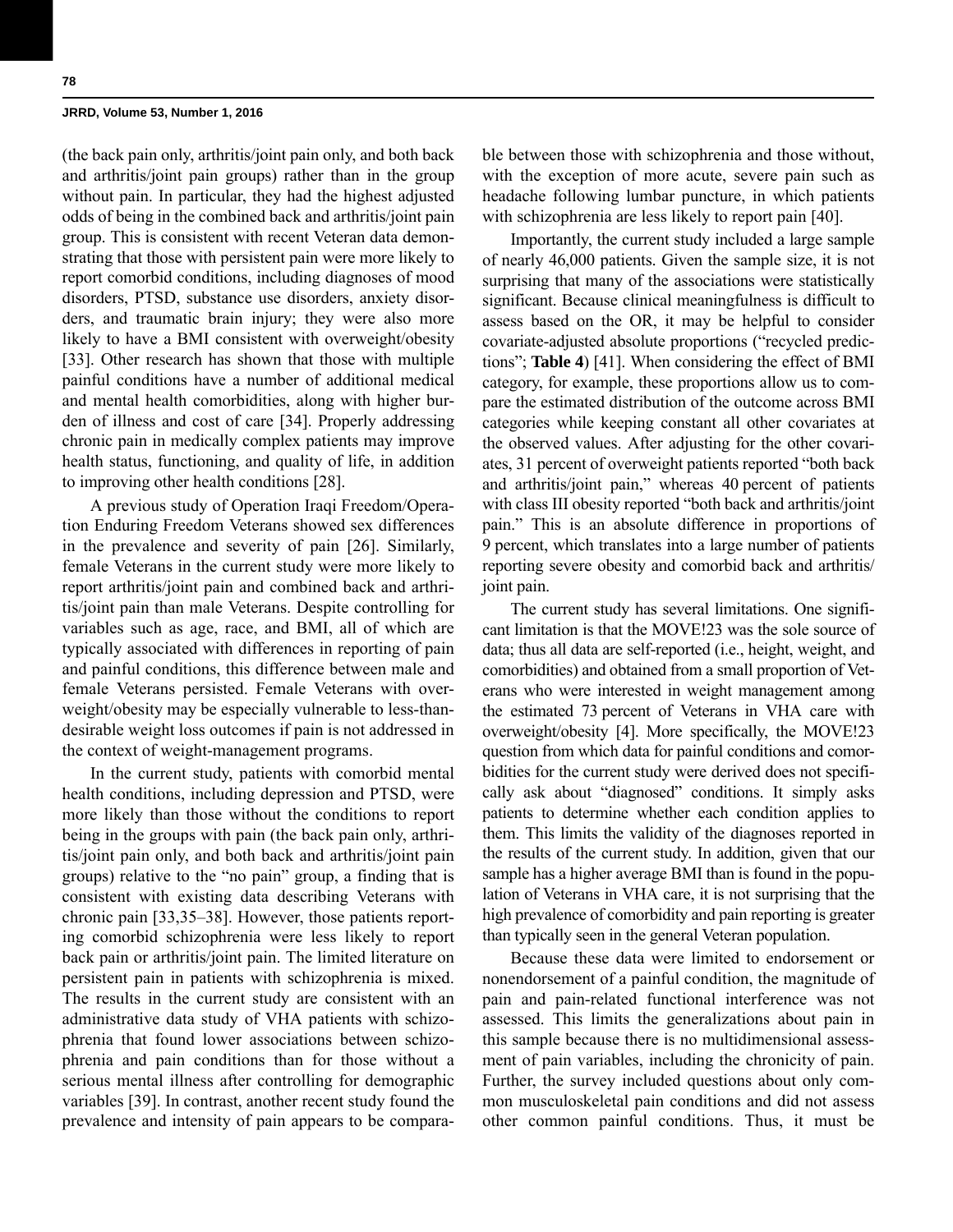# **Table 4.**

Covariate-adjusted proportions in each pain group by subject characteristics ("recycled predictions" obtained from multinomial logit model in **Table 2**).

| <b>Variable</b>                                                                                                                                                    | N <sub>0</sub><br>Pain | Back<br>Pain | Arthritis/<br><b>Joint Pain</b> | <b>Both Back</b><br>& Arthritis/<br><b>Joint Pain</b> |  |  |  |
|--------------------------------------------------------------------------------------------------------------------------------------------------------------------|------------------------|--------------|---------------------------------|-------------------------------------------------------|--|--|--|
| <b>Sex</b>                                                                                                                                                         |                        |              |                                 |                                                       |  |  |  |
| Female                                                                                                                                                             | 24                     | 9            | 28                              | 39                                                    |  |  |  |
| Male                                                                                                                                                               | 28                     | 11           | 26                              | 35                                                    |  |  |  |
| <b>Age Category</b>                                                                                                                                                |                        |              |                                 |                                                       |  |  |  |
| $21 - 34$                                                                                                                                                          | 34                     | 21           | 18                              | 28                                                    |  |  |  |
| $35 - 44$                                                                                                                                                          | 31                     | 16           | 19                              | 34                                                    |  |  |  |
| $45 - 54$                                                                                                                                                          | 27                     | 12           | 22                              | 38                                                    |  |  |  |
| $55 - 64$                                                                                                                                                          | 28                     | 9            | 27                              | 36                                                    |  |  |  |
| $65 - 74$                                                                                                                                                          | 27                     | 7            | 31                              | 34                                                    |  |  |  |
| $\geq$ 75                                                                                                                                                          | 25                     | 7            | 33                              | 35                                                    |  |  |  |
| <b>Ethnicity/Race</b>                                                                                                                                              |                        |              |                                 |                                                       |  |  |  |
| White                                                                                                                                                              | 28                     | 10           | 26                              | 36                                                    |  |  |  |
| Black/African American                                                                                                                                             | 28                     | 11           | 28                              | 33                                                    |  |  |  |
| Hispanic                                                                                                                                                           | 30                     | 12           | 26                              | 32                                                    |  |  |  |
| Other                                                                                                                                                              | 23                     | 10           | 27                              | 40                                                    |  |  |  |
| <b>BMI</b> Class                                                                                                                                                   |                        |              |                                 |                                                       |  |  |  |
| Overweight                                                                                                                                                         | 33                     | 13           | 24                              | 31                                                    |  |  |  |
| Obese Class I                                                                                                                                                      | 31                     | 11           | 25                              | 33                                                    |  |  |  |
| Obese Class II                                                                                                                                                     | 26                     | 11           | 27                              | 36                                                    |  |  |  |
| Obese Class III                                                                                                                                                    | 23                     | 9            | 28                              | 40                                                    |  |  |  |
| <b>Comorbidities</b>                                                                                                                                               |                        |              |                                 |                                                       |  |  |  |
| No HTN                                                                                                                                                             | 31                     | 11           | 25                              | 33                                                    |  |  |  |
| <b>HTN</b>                                                                                                                                                         | 26                     | 10           | 27                              | 37                                                    |  |  |  |
| No Diabetes                                                                                                                                                        | 28                     | 10           | 26                              | 36                                                    |  |  |  |
| Diabetes                                                                                                                                                           | 28                     | 11           | 26                              | 35                                                    |  |  |  |
| No CAD                                                                                                                                                             | 29                     | 11           | 26                              | 35                                                    |  |  |  |
| CAD                                                                                                                                                                | 25                     | 10           | 26                              | 39                                                    |  |  |  |
| No Hyperlipidemia                                                                                                                                                  | 29                     | 11           | 27                              | 34                                                    |  |  |  |
| Hyperlipidemia                                                                                                                                                     | 26                     | 11           | 26                              | 37                                                    |  |  |  |
| No Lung Disease                                                                                                                                                    | 29                     | 11           | 26                              | 34                                                    |  |  |  |
| Lung Disease                                                                                                                                                       | 20                     | 10           | 25                              | 45                                                    |  |  |  |
| No Tobacco Use/Smoking                                                                                                                                             | 28                     | 10           | 26                              | 35                                                    |  |  |  |
| Tobacco Use/Smoking                                                                                                                                                | 26                     | 12           | 25                              | 37                                                    |  |  |  |
| No Substance Use                                                                                                                                                   | 28                     | 11           | 26                              | 36                                                    |  |  |  |
| Substance Use                                                                                                                                                      | 27                     | 11           | 27                              | 35                                                    |  |  |  |
| No Depression                                                                                                                                                      | 31                     | 10           | 27                              | 32                                                    |  |  |  |
| Depression                                                                                                                                                         | 22                     | 11           | 25                              | 42                                                    |  |  |  |
| No Anxiety                                                                                                                                                         | 30                     | 11           | 27                              | 33                                                    |  |  |  |
| Anxiety                                                                                                                                                            | 22                     | 11           | 26                              | 42                                                    |  |  |  |
| No PTSD                                                                                                                                                            | 29                     | 11           | 27                              | 34                                                    |  |  |  |
| <b>PTSD</b>                                                                                                                                                        | 23                     | 11           | 25                              | 41                                                    |  |  |  |
| No Bipolar Disorder                                                                                                                                                | 28                     | 10           | 26                              | 36                                                    |  |  |  |
| <b>Bipolar Disorder</b>                                                                                                                                            | 31                     | 11           | 23                              | 35                                                    |  |  |  |
| No Schizophrenia                                                                                                                                                   | 27                     | 11           | 26                              | 36                                                    |  |  |  |
| Schizophrenia                                                                                                                                                      | 42                     | 8            | 22                              | 28                                                    |  |  |  |
| No OCD                                                                                                                                                             | 28                     | 11           | 26                              | 35                                                    |  |  |  |
| <b>OCD</b>                                                                                                                                                         | 25                     | 10           | 26                              | 39                                                    |  |  |  |
|                                                                                                                                                                    |                        |              |                                 |                                                       |  |  |  |
| $BMI = body$ mass index, $CAD = coronary$ artery disease, $HTN = hypertension$ ,<br>$OCD =$ obsessive compulsive disorder, $PTSD =$ posttraumatic stress disorder. |                        |              |                                 |                                                       |  |  |  |

assumed that some participants in the no pain group had other common pain conditions, such as neuropathy or headache. An interesting question is whether musculoskeletal conditions are particularly relevant in the context of management of weight problems. Future research could consider a broader array of painful conditions and examine questions about specificity of associations between pain and overweight/obesity. Finally, this study was crosssectional and the directional nature of relationships examined in this study cannot be determined.

Identifying subgroups of the overweight/obese population (such as those with painful conditions) allows for future research to determine whether these groups can be adequately treated with existing services or whether modifications are needed to address chronic pain and prevalent pain-related comorbidities within the VHA's national weight-management program, MOVE!. Examining the association between painful conditions and overweight/ obesity may assist with determining whether painful conditions add to the complexity of clinical management and may have implications for the potential need to refine weight-management treatment to address pain.

# **CONCLUSIONS**

A majority of Veterans with overweight/obesity in our sample also reported  $\geq 1$  painful condition. These patients also reported a very high burden of comorbidity, particularly those with  $\geq 1$  painful condition (i.e., the Veterans reporting ≥5 comorbidities were most likely to report 2 painful conditions). This multimorbidity may have a significant effect on the outcomes of existing weightmanagement programs, such as MOVE!, which may need to be modified to address pain management for optimal response among Veterans with these high-prevalence health concerns.

# **ACKNOWLEDGMENTS**

#### **Author Contributions**:

*Study concept and design*: D. M. Higgins, R. M. Masheb. *Statistical analysis*: E. Buta. *Analysis and interpretation of data*: D. M. Higgins, E. Buta, J. L. Goulet. *Drafting of manuscript*: D. M. Higgins, E. Buta, L. Dorflinger. *Critical revision of manuscript for important intellectual content*: D. M. Higgins, L. Dorflinger, R. M. Masheb, C. B. Ruser, A. A. Heapy. *Study supervision*: J. L. Goulet, A. A. Heapy.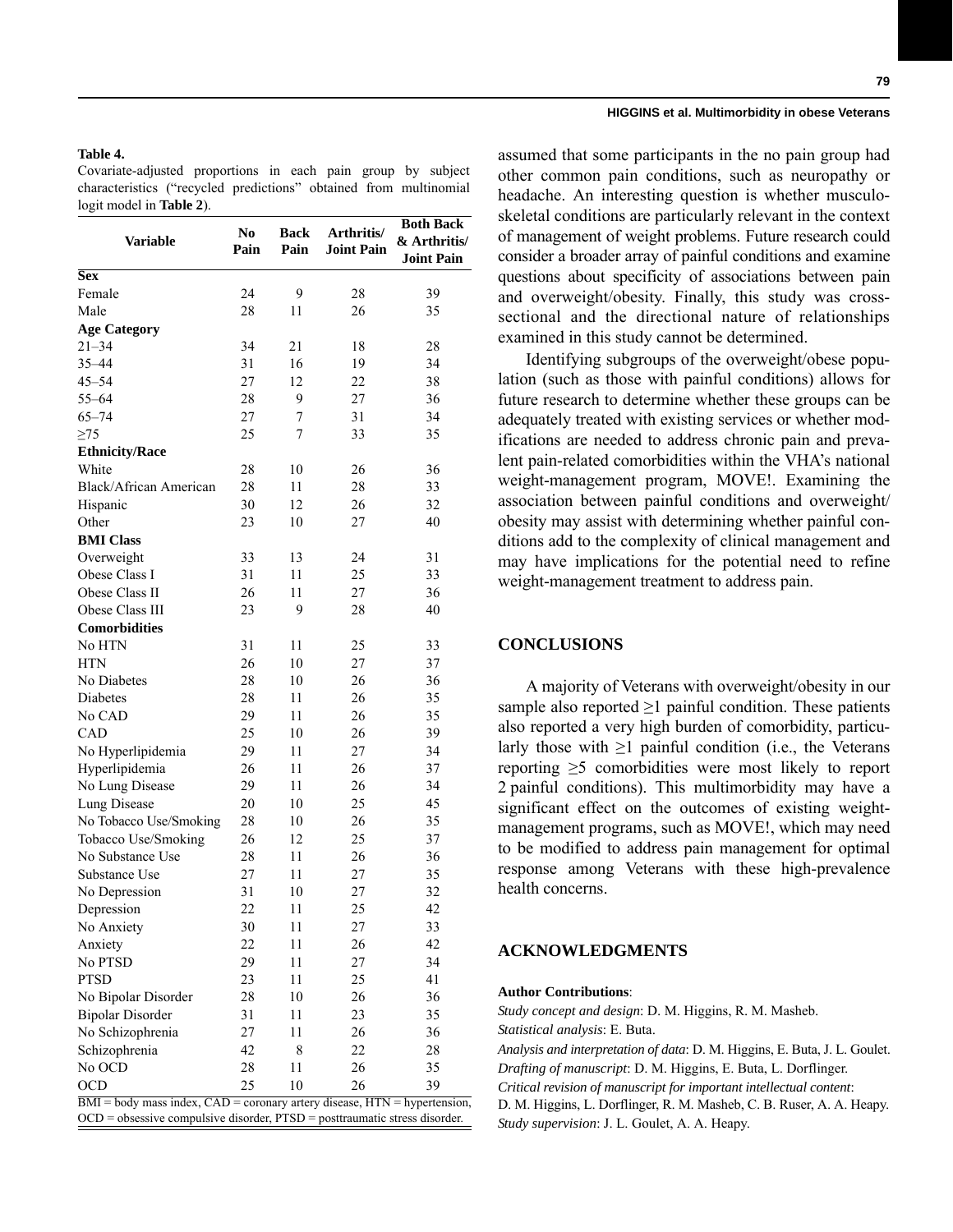**Financial Disclosures:** The authors have declared that no competing interests exist.

**Funding/Support:** This material was based on work that was unfunded at the time of manuscript preparation.

**Additional Contributions:** Data were compiled, managed, and provided by Tony Rogers, program analyst, and Susan Raffa, PhD, National Program Director for Weight Management/MOVE! at the VA National Center for Health Promotion and Disease Prevention. We would like to thank Robert D. Kerns, PhD, for providing feedback on a draft of the manuscript.

**Institutional Review:** This study was approved by the Institutional Review Boards of the VA Connecticut Healthcare System and Yale School of Medicine.

**Participant Follow-Up:** The authors have no plans to notify the study subjects of the publication of this article because of a lack of contact information.

**Disclaimer:** The views expressed in this article are those of the authors and do not necessarily represent the position or policy of the VA.

### **REFERENCES**

- 1. Flegal KM, Carroll MD, Ogden CL, Curtin LR. Prevalence and trends in obesity among US adults, 1999–2008. JAMA. 2010;303(3):235–41. [\[PMID:20071471\]](http://www.ncbi.nlm.nih.gov/entrez/query.fcgi?cmd=Retrieve&db=PubMed&list_uids=20071471&dopt=Abstract) [h](http://www.ncbi.nlm.nih.gov/entrez/query.fcgi?cmd=Retrieve&db=PubMed&list_uids=20071471&dopt=Abstract)[ttp://dx.doi.org/10.1001/jama.2009.2014](http://dx.doi.org/10.1001/jama.2009.2014)
- 2. Reid MC, Engles-Horton LL, Weber MB, Kerns RD, Rogers EL, O'Connor PG. Use of opioid medications for chronic noncancer pain syndromes in primary care. J Gen Intern Med. 2002;17(3):173–79. [\[PMID:11929502\]](http://www.ncbi.nlm.nih.gov/entrez/query.fcgi?cmd=Retrieve&db=PubMed&list_uids=11929502&dopt=Abstract) [h](http://www.ncbi.nlm.nih.gov/entrez/query.fcgi?cmd=Retrieve&db=PubMed&list_uids=11929502&dopt=Abstract)[ttp://dx.doi.org/10.1046/j.1525-1497.2002.10435.x](http://dx.doi.org/10.1046/j.1525-1497.2002.10435.x)
- 3. Upshur CC, Luckmann RS, Savageau JA. Primary care provider concerns about management of chronic pain in community clinic populations. J Gen Intern Med. 2006; 21(6):652–55. [\[PMID:16808752\]](http://www.ncbi.nlm.nih.gov/entrez/query.fcgi?cmd=Retrieve&db=PubMed&list_uids=16808752&dopt=Abstract)

[h](http://www.ncbi.nlm.nih.gov/entrez/query.fcgi?cmd=Retrieve&db=PubMed&list_uids=16808752&dopt=Abstract)[ttp://dx.doi.org/10.1111/j.1525-1497.2006.00412.x](http://dx.doi.org/10.1111/j.1525-1497.2006.00412.x)

- 4. Das SR, Kinsinger LS, Yancy WS Jr, Wang A, Ciesco E, Burdick M, Yevich SJ. Obesity prevalence among Veterans at Veterans Affairs medical facilities. Am J Prev Med. 2005;28(3):291–94. [\[PMID:15766618\]](http://www.ncbi.nlm.nih.gov/entrez/query.fcgi?cmd=Retrieve&db=PubMed&list_uids=15766618&dopt=Abstract) [h](http://www.ncbi.nlm.nih.gov/entrez/query.fcgi?cmd=Retrieve&db=PubMed&list_uids=15766618&dopt=Abstract)[ttp://dx.doi.org/10.1016/j.amepre.2004.12.007](http://dx.doi.org/10.1016/j.amepre.2004.12.007)
- 5. Gironda RJ, Clark ME, Massengale JP, Walker RL. Pain among Veterans of Operations Enduring Freedom and Iraqi Freedom. Pain Med. 2006;7(4):339–43. [\[PMID:16898945\]](http://www.ncbi.nlm.nih.gov/entrez/query.fcgi?cmd=Retrieve&db=PubMed&list_uids=16898945&dopt=Abstract) [h](http://www.ncbi.nlm.nih.gov/entrez/query.fcgi?cmd=Retrieve&db=PubMed&list_uids=16898945&dopt=Abstract)[ttp://dx.doi.org/10.1111/j.1526-4637.2006.00146.x](http://dx.doi.org/10.1111/j.1526-4637.2006.00146.x)
- 6. Kerns RD, Otis J, Rosenberg R, Reid MC. Veterans' reports of pain and associations with ratings of health, health-risk behaviors, affective distress, and use of the healthcare system. J Rehabil Res Dev. 2003;40(5):371–79. [\[PMID:15080222\]](http://www.ncbi.nlm.nih.gov/entrez/query.fcgi?cmd=Retrieve&db=PubMed&list_uids=15080222&dopt=Abstract)

[h](http://www.ncbi.nlm.nih.gov/entrez/query.fcgi?cmd=Retrieve&db=PubMed&list_uids=15080222&dopt=Abstract)[ttp://dx.doi.org/10.1682/JRRD.2003.09.0371](http://dx.doi.org/10.1682/JRRD.2003.09.0371)

 7. Kahwati LC, Lance TX, Jones KR, Kinsinger LS. RE-AIM evaluation of the Veterans Health Administration's MOVE! weight management program. Transl Behav Med. 2011;1(4):551–60. [\[PMID:24073079\]](http://www.ncbi.nlm.nih.gov/entrez/query.fcgi?cmd=Retrieve&db=PubMed&list_uids=24073079&dopt=Abstract) [h](http://www.ncbi.nlm.nih.gov/entrez/query.fcgi?cmd=Retrieve&db=PubMed&list_uids=24073079&dopt=Abstract)[ttp://dx.doi.org/10.1007/s13142-011-0077-4](http://dx.doi.org/10.1007/s13142-011-0077-4)

 8. Koepsell TD, Littman AJ, Forsberg CW. Obesity, overweight, and their life course trajectories in Veterans and non-Veterans. Obesity (Silver Spring). 2012;20(2):434–39. [\[PMID:21293452\]](http://www.ncbi.nlm.nih.gov/entrez/query.fcgi?cmd=Retrieve&db=PubMed&list_uids=21293452&dopt=Abstract) [h](http://www.ncbi.nlm.nih.gov/entrez/query.fcgi?cmd=Retrieve&db=PubMed&list_uids=21293452&dopt=Abstract)[ttp://dx.doi.org/10.1038/oby.2011.2](http://dx.doi.org/10.1038/oby.2011.2)

 9. Institute of Medicine. Relieving pain in America: A blueprint for transforming prevention, care, education and research. Washington (DC): The National Academies Press; 2011.

- 10. Kennedy J, Roll JM, Schraudner T, Murphy S, McPherson S. Prevalence of persistent pain in the U.S. adult population: New data from the 2010 national health interview survey. J Pain. 2014;15(10):979–84. [\[PMID:25267013\]](http://www.ncbi.nlm.nih.gov/entrez/query.fcgi?cmd=Retrieve&db=PubMed&list_uids=25267013&dopt=Abstract) [h](http://www.ncbi.nlm.nih.gov/entrez/query.fcgi?cmd=Retrieve&db=PubMed&list_uids=25267013&dopt=Abstract)[ttp://dx.doi.org/10.1016/j.jpain.2014.05.009](http://dx.doi.org/10.1016/j.jpain.2014.05.009)
- 11. Tsang A, Von Korff M, Lee S, Alonso J, Karam E, Angermeyer MC, Borges GL, Bromet EJ, Demytteneare K, de Girolamo G, de Graaf R, Gureje O, Lepine JP, Haro JM, Levinson D, Oakley Browne MA, Posada-Villa J, Seedat S, Watanabe M. Common chronic pain conditions in developed and developing countries: Gender and age differences and comorbidity with depression-anxiety disorders. J Pain. 2008;9(10):883–91. Erratum in J Pain. 2009 May;10(5): 553. [\[PMID:18602869\]](http://www.ncbi.nlm.nih.gov/entrez/query.fcgi?cmd=Retrieve&db=PubMed&list_uids=18602869&dopt=Abstract)

[h](http://www.ncbi.nlm.nih.gov/entrez/query.fcgi?cmd=Retrieve&db=PubMed&list_uids=18602869&dopt=Abstract)[ttp://dx.doi.org/10.1016/j.jpain.2008.05.005](http://dx.doi.org/10.1016/j.jpain.2008.05.005)

- 12. Stone AA, Broderick JE. Obesity and pain are associated in the United States. Obesity (Silver Spring). 2012;20(7): 1491–95. [\[PMID:22262163\]](http://www.ncbi.nlm.nih.gov/entrez/query.fcgi?cmd=Retrieve&db=PubMed&list_uids=22262163&dopt=Abstract) [h](http://www.ncbi.nlm.nih.gov/entrez/query.fcgi?cmd=Retrieve&db=PubMed&list_uids=22262163&dopt=Abstract)[ttp://dx.doi.org/10.1038/oby.2011.397](http://dx.doi.org/10.1038/oby.2011.397)
- 13. Wright LJ, Schur E, Noonan C, Ahumada S, Buchwald D, Afari N. Chronic pain, overweight, and obesity: Findings from a community-based twin registry. J Pain. 2010;11(7): 628–35. [\[PMID:20338816\]](http://www.ncbi.nlm.nih.gov/entrez/query.fcgi?cmd=Retrieve&db=PubMed&list_uids=20338816&dopt=Abstract)

[h](http://www.ncbi.nlm.nih.gov/entrez/query.fcgi?cmd=Retrieve&db=PubMed&list_uids=20338816&dopt=Abstract)[ttp://dx.doi.org/10.1016/j.jpain.2009.10.004](http://dx.doi.org/10.1016/j.jpain.2009.10.004)

- 14. Jinks C, Jordan KP, Blagojevic M, Croft P. Predictors of onset and progression of knee pain in adults living in the community. A prospective study. Rheumatology (Oxford). 2008;47(3):368–74. [\[PMID:18263594\]](http://www.ncbi.nlm.nih.gov/entrez/query.fcgi?cmd=Retrieve&db=PubMed&list_uids=18263594&dopt=Abstract) [h](http://www.ncbi.nlm.nih.gov/entrez/query.fcgi?cmd=Retrieve&db=PubMed&list_uids=18263594&dopt=Abstract)[ttp://dx.doi.org/10.1093/rheumatology/kem374](http://dx.doi.org/10.1093/rheumatology/kem374)
- 15. Amy Janke E, Kozak AT. "The more pain I have, the more I want to eat": Obesity in the context of chronic pain. Obesity (Silver Spring). 2012;20(10):2027–34. [\[PMID:22334258\]](http://www.ncbi.nlm.nih.gov/entrez/query.fcgi?cmd=Retrieve&db=PubMed&list_uids=22334258&dopt=Abstract) [h](http://www.ncbi.nlm.nih.gov/entrez/query.fcgi?cmd=Retrieve&db=PubMed&list_uids=22334258&dopt=Abstract)[ttp://dx.doi.org/10.1038/oby.2012.39](http://dx.doi.org/10.1038/oby.2012.39)
- 16. Howarth D, Inman D, Lingard E, McCaskie A, Gerrand C. Barriers to weight loss in obese patients with knee osteoarthritis. Ann R Coll Surg Engl. 2010;92(4):338–40. [\[PMID:20385042\]](http://www.ncbi.nlm.nih.gov/entrez/query.fcgi?cmd=Retrieve&db=PubMed&list_uids=20385042&dopt=Abstract)

[h](http://www.ncbi.nlm.nih.gov/entrez/query.fcgi?cmd=Retrieve&db=PubMed&list_uids=20385042&dopt=Abstract)[ttp://dx.doi.org/10.1308/003588410X12628812458653](http://dx.doi.org/10.1308/003588410X12628812458653)

17. Sellinger JJ, Clark EA, Shulman M, Rosenberger PH, Heapy AA, Kerns RD. The moderating effect of obesity on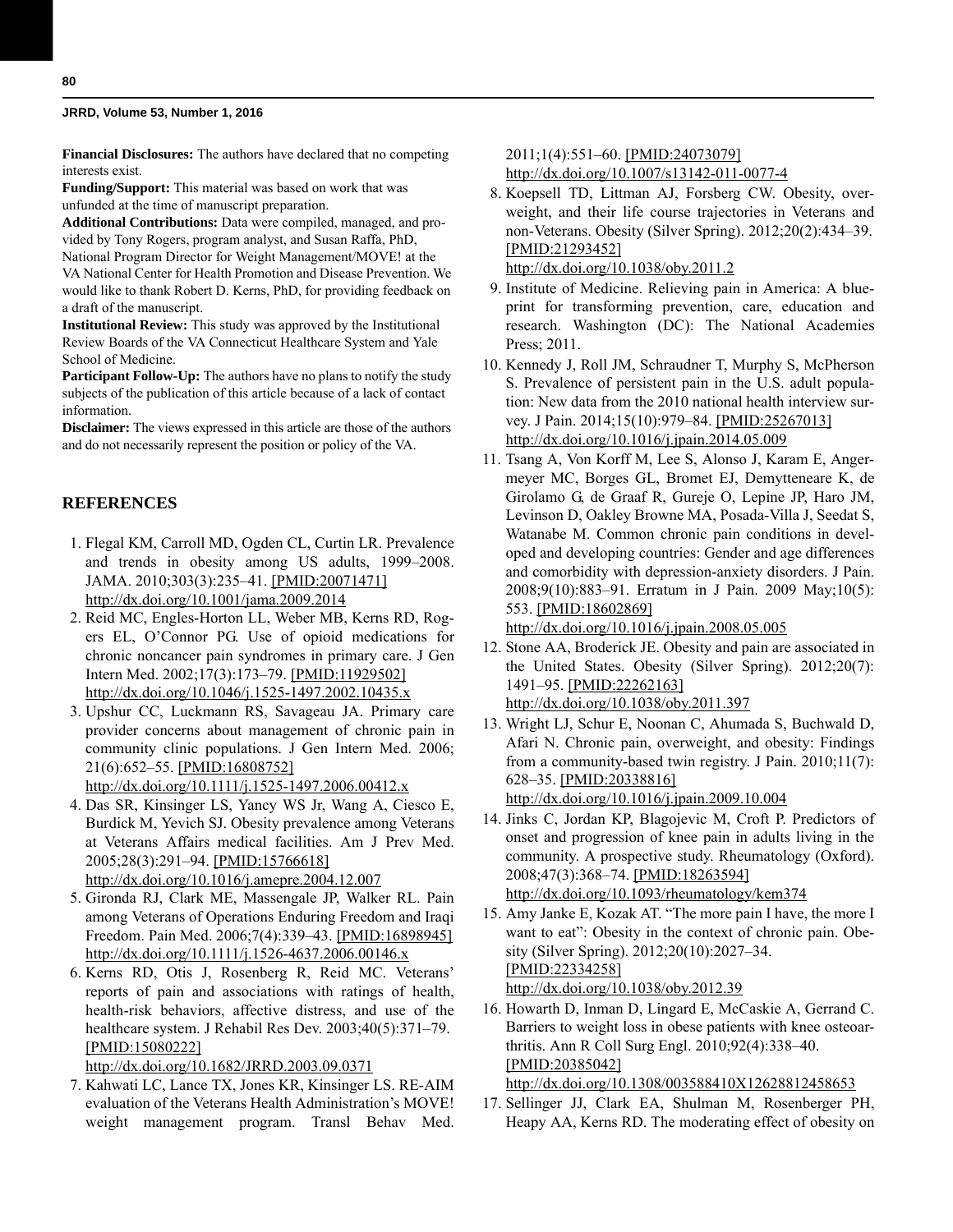cognitive-behavioral pain treatment outcomes. Pain Med. 2010;11(9):1381–90. [\[PMID:20735748\]](http://www.ncbi.nlm.nih.gov/entrez/query.fcgi?cmd=Retrieve&db=PubMed&list_uids=20735748&dopt=Abstract)

[h](http://www.ncbi.nlm.nih.gov/entrez/query.fcgi?cmd=Retrieve&db=PubMed&list_uids=20735748&dopt=Abstract)[ttp://dx.doi.org/10.1111/j.1526-4637.2010.00935.x](http://dx.doi.org/10.1111/j.1526-4637.2010.00935.x)

- 18. Messier SP, Loeser RF, Miller GD, Morgan TM, Rejeski WJ, Sevick MA, Ettinger WH Jr, Pahor M, Williamson JD. Exercise and dietary weight loss in overweight and obese older adults with knee osteoarthritis: The Arthritis, Diet, and Activity Promotion Trial. Arthritis Rheum. 2004; 50(5):1501–1510. [\[PMID:15146420\]](http://www.ncbi.nlm.nih.gov/entrez/query.fcgi?cmd=Retrieve&db=PubMed&list_uids=15146420&dopt=Abstract) [h](http://www.ncbi.nlm.nih.gov/entrez/query.fcgi?cmd=Retrieve&db=PubMed&list_uids=15146420&dopt=Abstract)[ttp://dx.doi.org/10.1002/art.20256](http://dx.doi.org/10.1002/art.20256)
- 19. Messier SP, Mihalko SL, Legault C, Miller GD, Nicklas BJ, DeVita P, Beavers DP, Hunter DJ, Lyles MF, Eckstein F, Williamson JD, Carr JJ, Guermazi A, Loeser RF. Effects of intensive diet and exercise on knee joint loads, inflammation, and clinical outcomes among overweight and obese adults with knee osteoarthritis: The IDEA randomized clinical trial. JAMA. 2013;310(12):1263–73. [\[PMID:24065013\]](http://www.ncbi.nlm.nih.gov/entrez/query.fcgi?cmd=Retrieve&db=PubMed&list_uids=24065013&dopt=Abstract) [h](http://www.ncbi.nlm.nih.gov/entrez/query.fcgi?cmd=Retrieve&db=PubMed&list_uids=24065013&dopt=Abstract)[ttp://dx.doi.org/10.1001/jama.2013.277669](http://dx.doi.org/10.1001/jama.2013.277669)
- 20. Janke EA, Collins A, Kozak AT. Overview of the relationship between pain and obesity: What do we know? Where do we go next? J Rehabil Res Dev. 2007;44(2):245–62. [\[PMID:17551876\]](http://www.ncbi.nlm.nih.gov/entrez/query.fcgi?cmd=Retrieve&db=PubMed&list_uids=17551876&dopt=Abstract)

[h](http://www.ncbi.nlm.nih.gov/entrez/query.fcgi?cmd=Retrieve&db=PubMed&list_uids=17551876&dopt=Abstract)[ttp://dx.doi.org/10.1682/JRRD.2006.06.0060](http://dx.doi.org/10.1682/JRRD.2006.06.0060)

- 21. Goulet JL, Fultz SL, Rimland D, Butt A, Gibert C, Rodriguez-Barradas M, Bryant K, Justice AC. Aging and infectious diseases: Do patterns of comorbidity vary by HIV status, age, and HIV severity? Clin Infect Dis. 2007;45(12): 1593–601. [\[PMID:18190322\]](http://www.ncbi.nlm.nih.gov/entrez/query.fcgi?cmd=Retrieve&db=PubMed&list_uids=18190322&dopt=Abstract) [h](http://www.ncbi.nlm.nih.gov/entrez/query.fcgi?cmd=Retrieve&db=PubMed&list_uids=18190322&dopt=Abstract)[ttp://dx.doi.org/10.1086/523577](http://dx.doi.org/10.1086/523577)
- 22. Yoon J, Zulman D, Scott JY, Maciejewski ML. Costs associated with multimorbidity among VA patients. Med Care. 2014;52(Suppl 3):S31–36. [\[PMID:24561756\]](http://www.ncbi.nlm.nih.gov/entrez/query.fcgi?cmd=Retrieve&db=PubMed&list_uids=24561756&dopt=Abstract)

[h](http://www.ncbi.nlm.nih.gov/entrez/query.fcgi?cmd=Retrieve&db=PubMed&list_uids=24561756&dopt=Abstract)[ttp://dx.doi.org/10.1097/MLR.0000000000000061](http://dx.doi.org/10.1097/MLR.0000000000000061)

- 23. Babson KA, Del Re AC, Bonn-Miller MO, Woodward SH. The comorbidity of sleep apnea and mood, anxiety, and substance use disorders among obese military Veterans within the Veterans Health Administration. J Clin Sleep Med. 2013;9(12):1253–58. [\[PMID:24340286\]](http://www.ncbi.nlm.nih.gov/entrez/query.fcgi?cmd=Retrieve&db=PubMed&list_uids=24340286&dopt=Abstract)
- 24. Noël PH, Copeland LA, Pugh MJ, Kahwati L, Tsevat J, Nelson K, Wang CP, Bollinger MJ, Hazuda HP. Obesity diagnosis and care practices in the Veterans Health Administration. J Gen Intern Med. 2010;25(6):510–16. [\[PMID:20180155\]](http://www.ncbi.nlm.nih.gov/entrez/query.fcgi?cmd=Retrieve&db=PubMed&list_uids=20180155&dopt=Abstract)

[h](http://www.ncbi.nlm.nih.gov/entrez/query.fcgi?cmd=Retrieve&db=PubMed&list_uids=20180155&dopt=Abstract)[ttp://dx.doi.org/10.1007/s11606-010-1279-z](http://dx.doi.org/10.1007/s11606-010-1279-z)

- 25. Higgins DM, Buta E, Dorflinger L, Heapy AA, Ruser CB, Goulet JL, Masheb RM. Psychometric properties of a MOVE!23 subscale: Perceived Contributors to Weight Change in a national sample of Veterans. J Health Psychol. 2014. Epub ahead of print. [\[PMID:25293969\]](http://www.ncbi.nlm.nih.gov/entrez/query.fcgi?cmd=Retrieve&db=PubMed&list_uids=25293969&dopt=Abstract) <http://dx.doi.org/10.1177/1359105314554530>
- 26. Haskell SG, Brandt CA, Krebs EE, Skanderson M, Kerns RD, Goulet JL. Pain among Veterans of Operations Endur-

ing Freedom and Iraqi Freedom: Do women and men differ? Pain Med. 2009;10(7):1167–73. [\[PMID:19818028\]](http://www.ncbi.nlm.nih.gov/entrez/query.fcgi?cmd=Retrieve&db=PubMed&list_uids=19818028&dopt=Abstract) [h](http://www.ncbi.nlm.nih.gov/entrez/query.fcgi?cmd=Retrieve&db=PubMed&list_uids=19818028&dopt=Abstract)[ttp://dx.doi.org/10.1111/j.1526-4637.2009.00714.x](http://dx.doi.org/10.1111/j.1526-4637.2009.00714.x)

- 27. Krein SL, Heisler M, Piette JD, Makki F, Kerr EA. The effect of chronic pain on diabetes patients' self-management. Diabetes Care. 2005;28(1):65–70. [\[PMID:15616235\]](http://www.ncbi.nlm.nih.gov/entrez/query.fcgi?cmd=Retrieve&db=PubMed&list_uids=15616235&dopt=Abstract) [h](http://www.ncbi.nlm.nih.gov/entrez/query.fcgi?cmd=Retrieve&db=PubMed&list_uids=15616235&dopt=Abstract)[ttp://dx.doi.org/10.2337/diacare.28.1.65](http://dx.doi.org/10.2337/diacare.28.1.65)
- 28. Butchart A, Kerr EA, Heisler M, Piette JD, Krein SL. Experience and management of chronic pain among patients with other complex chronic conditions. Clin J Pain. 2009;25(4): 293–98. [\[PMID:19590477\]](http://www.ncbi.nlm.nih.gov/entrez/query.fcgi?cmd=Retrieve&db=PubMed&list_uids=19590477&dopt=Abstract)

[h](http://www.ncbi.nlm.nih.gov/entrez/query.fcgi?cmd=Retrieve&db=PubMed&list_uids=19590477&dopt=Abstract)[ttp://dx.doi.org/10.1097/AJP.0b013e31818bf574](http://dx.doi.org/10.1097/AJP.0b013e31818bf574)

- 29. Kinsinger LS, Jones KR, Kahwati L, Harvey R, Burdick M, Zele V, Yevich SJ. Design and dissemination of the MOVE! Weight-Management Program for Veterans. Prev Chronic Dis. 2009;6(3):A98. [\[PMID:19527600\]](http://www.ncbi.nlm.nih.gov/entrez/query.fcgi?cmd=Retrieve&db=PubMed&list_uids=19527600&dopt=Abstract)
- 30. National Heart, Lung, and Blood Institute. Clinical guidelines on the identification, evaluation, and treatment of overweight and obesity in adults: Evidence report [Internet]. Bethesda (MD): National Heart, Lung, and Blood Institute; 1998 [cited 2014 July 16] Available from: <http://www.ncbi.nlm.nih.gov/books/NBK2003/>
- 31. Dahn JR, Fitzpatrick SL, Llabre MM, Apterbach GS, Helms RL, Cugnetto ML, Klaus J, Florez H, Lawler T. Weight management for Veterans: Examining change in weight before and after MOVE!. Obesity (Silver Spring). 2011;19(5):977–81. [\[PMID:21127474\]](http://www.ncbi.nlm.nih.gov/entrez/query.fcgi?cmd=Retrieve&db=PubMed&list_uids=21127474&dopt=Abstract) [h](http://www.ncbi.nlm.nih.gov/entrez/query.fcgi?cmd=Retrieve&db=PubMed&list_uids=21127474&dopt=Abstract)[ttp://dx.doi.org/10.1038/oby.2010.273](http://dx.doi.org/10.1038/oby.2010.273)
- 32. Goldberg RW, Reeves G, Tapscott S, Medoff D, Dickerson F, Goldberg AP, Ryan AS, Fang LJ, Dixon LB. "MOVE!" Outcomes of a weight loss program modified for Veterans with serious mental illness. Psychiatr Serv. 2013;64(8): 737–44. [\[PMID:23584716\]](http://www.ncbi.nlm.nih.gov/entrez/query.fcgi?cmd=Retrieve&db=PubMed&list_uids=23584716&dopt=Abstract)

[h](http://www.ncbi.nlm.nih.gov/entrez/query.fcgi?cmd=Retrieve&db=PubMed&list_uids=23584716&dopt=Abstract)[ttp://dx.doi.org/10.1176/appi.ps.201200314](http://dx.doi.org/10.1176/appi.ps.201200314)

- 33. Higgins DM, Kerns RD, Brandt CA, Haskell SG, Bathulapalli H, Gilliam W, Goulet JL. Persistent pain and comorbidity among Operation Enduring Freedom/Operation Iraqi Freedom/Operation New Dawn Veterans. Pain Med. 2014; 15(5):782–90. [\[PMID:24548466\]](http://www.ncbi.nlm.nih.gov/entrez/query.fcgi?cmd=Retrieve&db=PubMed&list_uids=24548466&dopt=Abstract) [h](http://www.ncbi.nlm.nih.gov/entrez/query.fcgi?cmd=Retrieve&db=PubMed&list_uids=24548466&dopt=Abstract)[ttp://dx.doi.org/10.1111/pme.12388](http://dx.doi.org/10.1111/pme.12388)
- 34. Davis JA, Robinson RL, Le TK, Xie J. Incidence and impact of pain conditions and comorbid illnesses. J Pain Res. 2011;4:331–45. [\[PMID:22090802\]](http://www.ncbi.nlm.nih.gov/entrez/query.fcgi?cmd=Retrieve&db=PubMed&list_uids=22090802&dopt=Abstract) [h](http://www.ncbi.nlm.nih.gov/entrez/query.fcgi?cmd=Retrieve&db=PubMed&list_uids=22090802&dopt=Abstract)[ttp://dx.doi.org/10.2147/JPR.S24170](http://dx.doi.org/10.2147/JPR.S24170)
- 35. Otis JD, Keane TM, Kerns RD. An examination of the relationship between chronic pain and post-traumatic stress disorder. J Rehabil Res Dev. 2003;40(5):397–405. [\[PMID:15080224\]](http://www.ncbi.nlm.nih.gov/entrez/query.fcgi?cmd=Retrieve&db=PubMed&list_uids=15080224&dopt=Abstract) [h](http://www.ncbi.nlm.nih.gov/entrez/query.fcgi?cmd=Retrieve&db=PubMed&list_uids=15080224&dopt=Abstract)[ttp://dx.doi.org/10.1682/JRRD.2003.09.0397](http://dx.doi.org/10.1682/JRRD.2003.09.0397)
- 36. Otis JD, Keane TM, Kerns RD, Monson C, Scioli E. The development of an integrated treatment for Veterans with comorbid chronic pain and posttraumatic stress disorder.